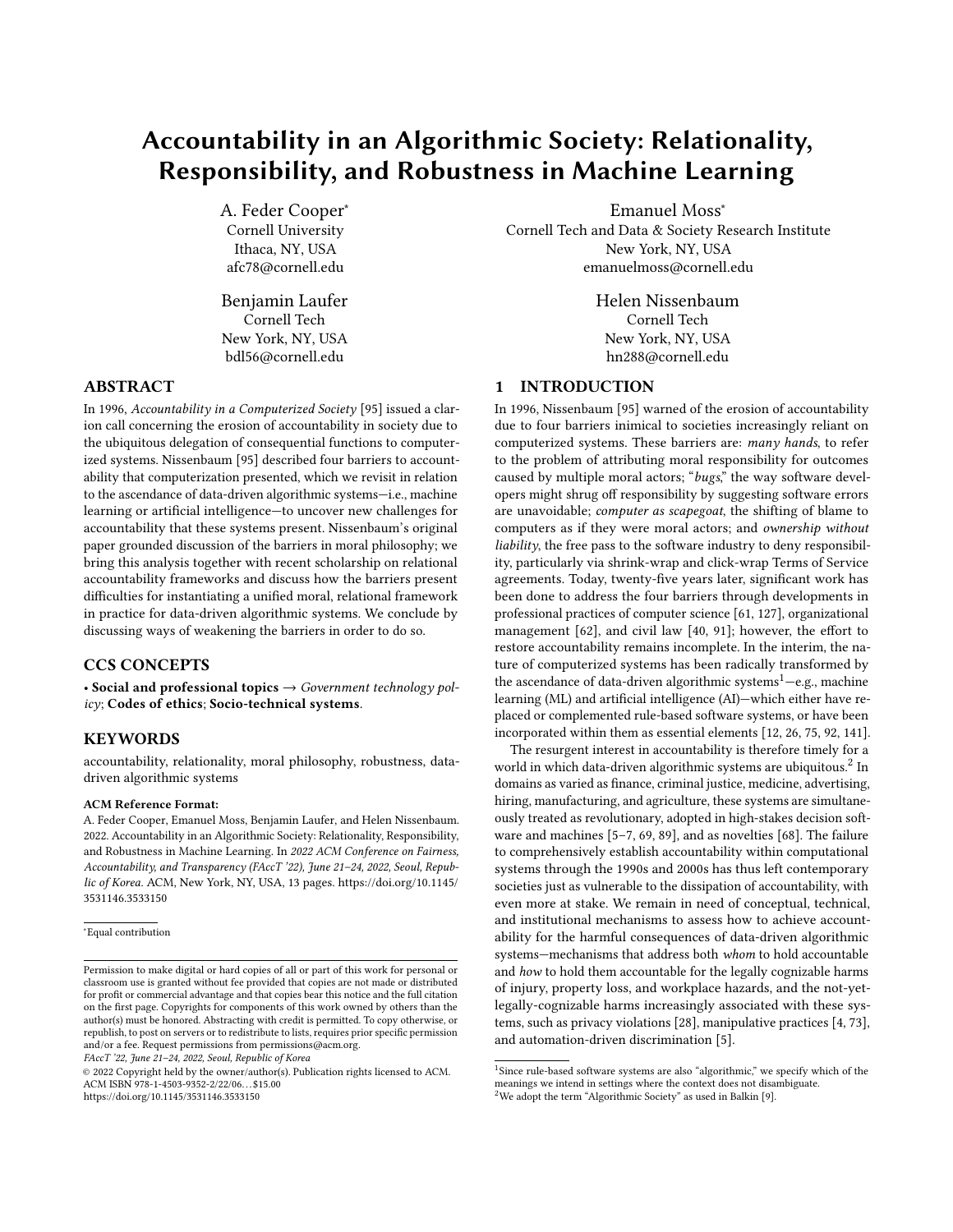In light of growing concerns over accountability in computing, our paper revisits Nissenbaum's "four barriers to accountability" to assess whether insights from that work remain relevant to datadriven algorithmic systems, and to consider how the ascendance of such systems complicates, challenges, and demands more of sociotechnical, philosophical, and regulatory work. We first provide context on recent developments in standards of care, law and policy, and computer science that are necessary for our analysis (Section [1.1\)](#page-1-0). Equipped with this background, we recapitulate the elements of moral philosophy on which Nissenbaum [\[95\]](#page-11-0) depended (Section [2.1\)](#page-2-0), and discuss how this moral conception of accountability can be unified with Bovens's relational definition of accountability in political theory [\[20\]](#page-10-8), which has drawn recent attention in AI ethics scholarship. In particular, we contend that moral and relational accountability can be brought together to illuminate the necessary parameters of an accountability framework for datadriven algorithmic systems—determining who is accountable, for what, to whom, and under which circumstances (Section [2.2\)](#page-2-1). To instantiate such a framework, however, requires recognizing the ways in which data-driven algorithmic systems specifically make determining these parameters challenging. We therefore update Nissenbaum's four barriers to accountability in relation to these systems, and clarify the ways that each barrier obscures and complicates realizing a moral, relational accountability framework in practice (Section [3\)](#page-3-0). Finally, we conclude by suggesting ways of weakening these barriers to accountability, thereby strengthening accountability practices for the entire field (Section [4\)](#page-8-0).

# <span id="page-1-0"></span>1.1 Contemporary Interventions in Technological Accountability

Re-visiting the four barriers requires engaging with the significant body of work on accountability produced in the interim. Rather than comprehensively reviewing existing literature—an undertaking already addressed in, e.g., Wieringa [\[137\]](#page-12-3) and Kohli et al. [\[71\]](#page-11-10)—we highlight three areas of work that we find useful for our analysis:

Standards of care. These play a crucial role in building a culture of accountability— establishing best practices and formal guidelines for ensuring that concrete practices align with agreed-upon values (e.g., safety). In engineering, standards of care dictate the behaviors and outputs expected of sound work. For data-driven algorithmic systems in particular, they have taken the form of annotations [\[13\]](#page-10-9), audits [\[5\]](#page-10-3), and frameworks concerning the appropriate use of data and other artifacts, which are often developed and used in the production of AI/ML systems [\[22,](#page-10-10) [52,](#page-11-11) [60,](#page-11-12) [84,](#page-11-13) [88,](#page-11-14) [112\]](#page-12-4). Taken together, these standards of care support accountability by making the intentions and expectations around such systems concrete; they provide a baseline against which one can evaluate deviations from expected behavior and, accordingly, are used to review and contest the legitimacy of specific applications of data-driven techniques. Some scholars have re-framed such standards around harmed and vulnerable parties [\[87,](#page-11-15) [103\]](#page-12-5). This work makes clear that standards of care, while important for developing actionable notions of accountability, do not guarantee accountability on their own [\[37,](#page-10-11) [128\]](#page-12-6). Algorithmic impact assessments attempt to fill this gap [\[90\]](#page-11-16). They task practitioners with assessing new technologies in terms of their anticipated impacts [\[87,](#page-11-15) [108\]](#page-12-7), and formalize accountability

relationships in ways that may systematically address and correct algorithmic harms.

Law and policy. Literature on data-driven algorithmic systems generally concerns AI/ML-related harms and corresponding interventions. Work on liability spans both anticipated harms related to new or forthcoming data-driven technology, including autonomous vehicles and robotics [\[2,](#page-10-12) [6,](#page-10-13) [31,](#page-10-14) [39,](#page-10-15) [121\]](#page-12-8), and not-yetlegally-cognizable harms, such as unfair discrimination due to demographically-imbalanced, biased, or otherwise-discredited training data [\[57,](#page-11-17) [96,](#page-11-18) [133\]](#page-12-9), privacy violations [\[28,](#page-10-5) [34,](#page-10-16) [65\]](#page-11-19), and manipulation [\[73\]](#page-11-9). Regulatory and administrative scholarship tends to analyze data-driven algorithmic systems in relation to legislation and policy that predates many AI/ML technological developments [\[35,](#page-10-17) [92,](#page-11-5) [105,](#page-12-10) [110,](#page-12-11) [130,](#page-12-12) [136\]](#page-12-13). That said, recent regulatory interventions, including GDPR (the nascent, yet wide-reaching data-privacy policy in the EU [\[54,](#page-11-20) [66,](#page-11-21) [132\]](#page-12-14)) and the California Consumer Privacy Act of 2018 [\[11\]](#page-10-18), which have also been applied to AI/ML systems, are increasingly represented within the law and policy literature.

Law and policy approaches tend to focus on transparency, which is of broad import in democratic governance and is intimately connected to accountability [\[91\]](#page-11-3). Transparency is necessary for identifying responsible parties (in order to attribute harms to those who are responsible for them), and necessary for identifying the sources of these harms and potential mitigations [\[37\]](#page-10-11). Work in this area spans a range of urgent concerns surrounding lack of transparency in data-driven algorithmic systems. These include the obfuscation of data provenance [\[80,](#page-11-22) [131\]](#page-12-15), particularly caused by the concentration of data ownership within data brokers [\[41,](#page-10-19) [76,](#page-11-23) [140\]](#page-12-16), and insufficient transparency of algorithms and models, which contributes to the inscrutability of automated decisions [\[29,](#page-10-20) [75,](#page-11-4) [77\]](#page-11-24). Critics have argued that outsourcing legal decisions to automated tools, particularly data-driven tools that obscure underlying decision logic, can create a crisis of legitimacy in democratic decision-making [\[25,](#page-10-21) [27,](#page-10-22) [92,](#page-11-5) [126\]](#page-12-17).

Computer science. Research in AI/ML has increasingly treated accountability as a topic for scholarly inquiry. In updating Nissenbaum's barriers, we address cases in which researchers explicitly recognize the relationship between their work and accountability [\[67\]](#page-11-25)—namely, in auditing and transparency—and work on robustness, which we identify as having significant implications for accountability, even when this work itself does not explicitly make the connection. Recent work on audits underscores the importance of being able to analyze algorithmic outputs to detect and correct for the harm of unfair discrimination [\[3,](#page-10-23) [103\]](#page-12-5). Transparency tends to be treated as a property of models, particularly whether a model is interpretable or explainable to relevant stakeholders [\[14,](#page-10-24) [38,](#page-10-25) [48\]](#page-10-26). More recently, computational work has begun to take a more expansive view of transparency, applying it to other parts of the ML pipeline, such as problem formulation, data provenance, and model selection choices [\[33,](#page-10-27) [47,](#page-10-28) [74,](#page-11-26) [114,](#page-12-18) [115\]](#page-12-19).

Lastly, often overlooked, robustness draws attention to whether a model behaves as expected under likely, unlikely, anomalous, or adversarial conditions. Designing for and evaluating robustness implicates accountability, as it requires researchers to define their expectations of model performance rigorously; this in turn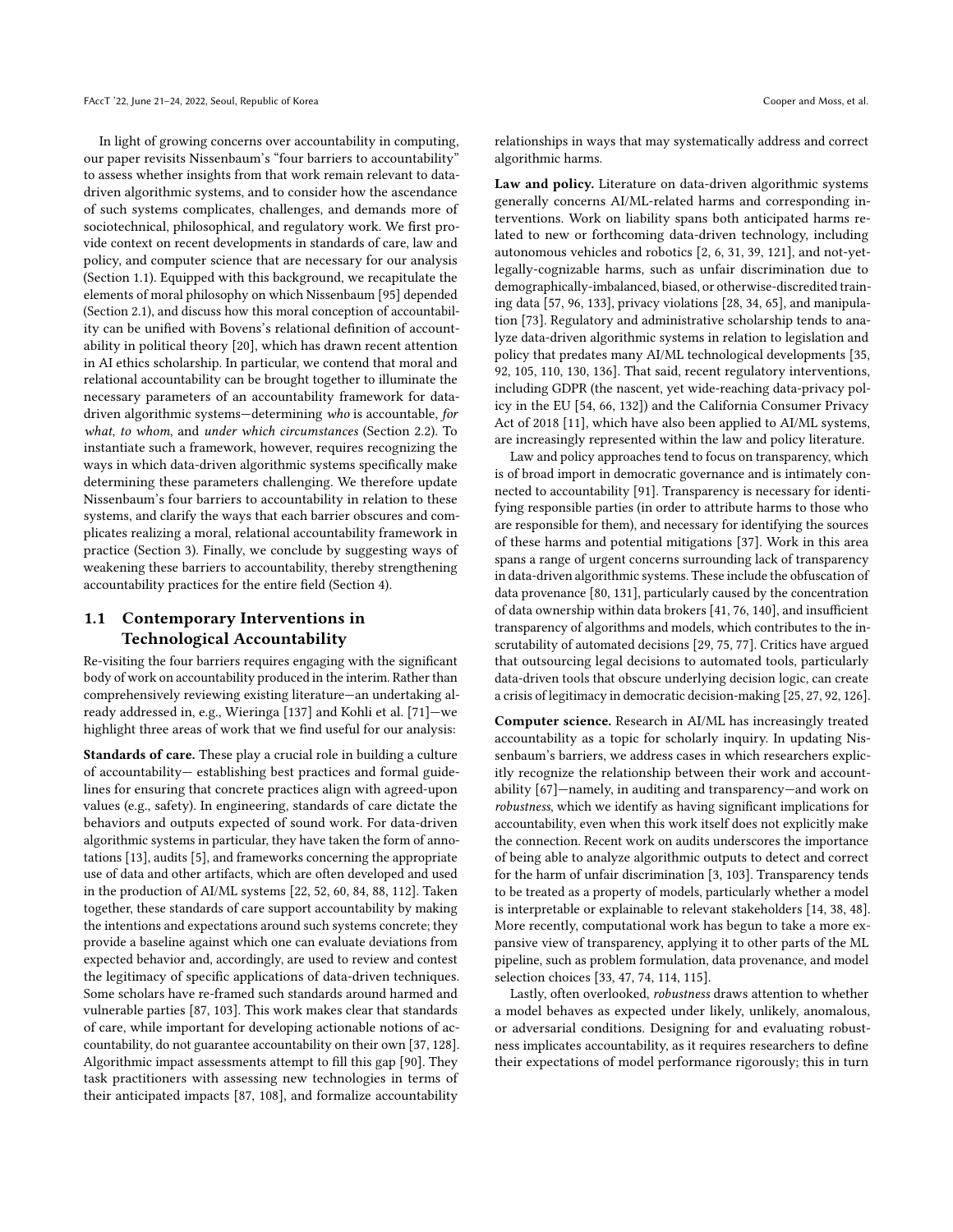encourages inquiry into how to prevent deviations from those expectations, and to identify (and ideally correct for) such deviations. Robustness thus encompasses work in AI/ML that aims to achieve theoretical guarantees in practice [\[85,](#page-11-27) [139,](#page-12-20) [142\]](#page-12-21), and work that, even in the absence of such guarantees, produces models with reproducible empirical behavior [\[19,](#page-10-29) [102\]](#page-12-22). Robustness also includes the ability for models to generalize beyond the data on which they were trained [\[59,](#page-11-28) [94\]](#page-11-29), ranging from natural cases of distribution shift [\[70,](#page-11-30) [97\]](#page-11-31) to handling the presence of adversaries that are trying to game model outputs [\[53,](#page-11-32) [98,](#page-12-23) [122\]](#page-12-24).

# <span id="page-2-4"></span>2 CONCEPTUAL FRAMING

The conceptual framing of accountability for this paper draws from two sources of scholarship: 1) moral philosophy, which construes accountability as a relationship between and among multiple actors; and 2) political theory and the social sciences, largely focusing on work by Mark Bovens, whose framework for identifying accountability relationships has been particularly influential in contempo-rary scholarship on "algorithmic accountability"<sup>[3](#page-2-2)</sup> [\[63,](#page-11-33) [74,](#page-11-26) [137\]](#page-12-3).

#### <span id="page-2-0"></span>2.1 Accountability in Moral Philosophy

Numerous efforts in moral philosophy have sought to develop a rigorous conception of accountability. We focus on two threads in the literature, blameworthiness and relationships between moral actors, and correspondences between the two.

Blame. Nissenbaum [\[95\]](#page-11-0) anticipated a problem of diminishing accountability as societies become increasingly dependent on computerized systems. She attributed this likelihood to the emergence of barriers to accountability in computerized society, and turned to philosopher Joel Feinberg's work to explain how and why these barriers are prone to arise: Blame, defined in terms of causation and faultiness, is assigned to moral agents for harms they have caused due to faulty actions [\[43,](#page-10-30) [44\]](#page-10-31).<sup>[4](#page-2-3)</sup> Following Feinberg, Nissenbaum conceives of actors as accountable when they step forward to answer for harms for which they are blameworthy. Her concern was that in computerized societies too many circumstances would arise where no one would step forward to acknowledge blame for harm, whether due to genuine puzzlement or intentional avoidance. Accordingly, the barriers to accountability that she identifies arise because the conditions of accountability are systematically obscured, due, at some times, to circumstances surrounding computerization and, at other times, to a societal breakdown in confronting willful failures. Many hands obscures lines of causal responsibility (Section [3.1\)](#page-3-1); "bugs" obscures the classification of errors as instances of faulty action (Section [3.2\)](#page-5-0) ; scapegoating computers obscures answerable moral actors by misleadingly or mistakenly attributing moral agency to non-moral causes (Section [3.3\)](#page-6-0); and ownership without liability bluntly severs accountability from blame (Section [3.4\)](#page-7-0) .

Relationality.An alternative conception of accountability expands the focus to consider responsibility in light of the relationships between moral actors. Watson [\[135\]](#page-12-25), for example, argues that responsibility should cover more than *attributablility*, a property assigned to an actor for bringing about a given outcome [\[123\]](#page-12-26). A second dimension, which he calls accountability, situates responsibility in a relationship among actors. For Watson, "Holding people responsible is not just a matter of the relation of an individual to her behavior; it also involves a social setting in which we demand (require) certain conduct from one another and respond adversely to another's failures to comply with these demands" [\[135,](#page-12-25) p 229]. Other work, including T.M. Scanlon's theory of responsibility, provides accounts of both being responsible and being held responsible, where the latter describes situations when parties violate relationship-defined norms [\[106,](#page-12-27) [113\]](#page-12-28). Accordingly, the characteristics of a harmed party might dictate whether, or what, accountability is needed. For instance, if one causes harm in self defense, there may be no moral imperative to hold them accountable.

This work attempts to situate accountability in the social, political, institutional, and interpersonal relationships in which we are enmeshed. Accordingly, the relationship-defined obligations we have to one another—as spouses, citizens, employees, friends, etc. may dictate what it is we are responsible for, as well as the types and degrees of accountability we can expect. By situating accountability not just as attributability between action and actor, but instead within a social framework, some of what has come out of the so-called "narrow" notion of accountability in political theory (discussed below in Section [2.2\)](#page-2-1) can be derived from the vantage of a more "pure" moral philosophy. Rather than formally pursuing this derivation here, we instead simply suggest that these notions of accountability need not be framed as alternatives to one another. Moral philosophy offers concepts through which a given relational framing—be it interpersonal, institutional, or political—can be said to be legitimate and ethically viable. Similarly, for practitioners holding a variety of organizational positions (in relation to one another), the moral responsibilities that individuals hold can shape the ethical obligations and specific forms of accountability at play.

# <span id="page-2-1"></span>2.2 Accountability in Political Theory and the Social Sciences

The work in moral philosophy discussed above aligns with work on accountability as a property of social structures [\[51\]](#page-11-34), which holds it to be relational—not merely as a requirement on an accountable party to "own up" to blameworthy action as an obligation to another. In the past few years, "algorithmic accountability" has attracted growing interest in approaches that are institutional or structural in character. The work of political scientist Mark Bovens, particularly what he has labeled, a "narrow definition" [\[20,](#page-10-8) [21\]](#page-10-33), has informed recent literature on accountability for "algorithmic systems" [\[137\]](#page-12-3). Prompted by a concern that newly formed governmental structures and public authorities in the European Union lack "appropriate accountability regimes" [\[21,](#page-10-33) p. 447], Bovens proposed that accountability obtains between two key roles: an accountable actor and a forum. Under certain conditions, or in the wake of certain incidents, accountability exists when an accountable actor has an enforceable obligation to a forum to explain and justify itself—to address

<span id="page-2-2"></span> $3$ We discuss concerns with this phrase in Section [3.3](#page-6-0) (scapegoat).

<span id="page-2-3"></span><sup>4</sup>Neither of these elements is straightforward—in fact, the subjects of centuries of philosophical and legal thinking. Faultiness, e.g., presumes free agency—a concept whose metaphysical character and role in moral attribution has been the subject of long debate—and is a basic concept in all legal systems that informs judgements of legal liability (categorizing harmful actions as intentional, reckless, and negligent) [\[42,](#page-10-32) [43\]](#page-10-30).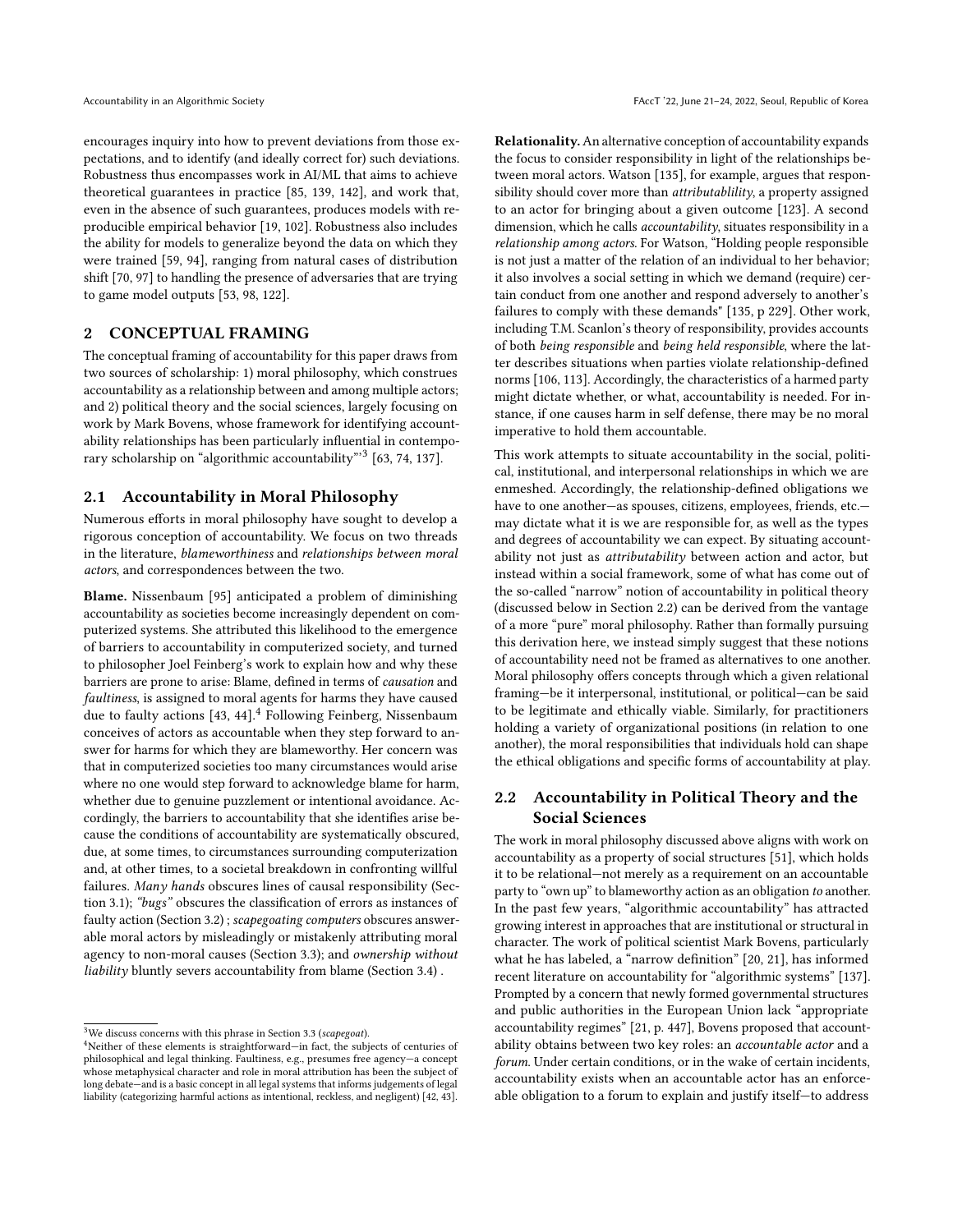a forum's questions and judgments and possibly suffer sanctions. Bovens calls this a "relational" definition because it locates accountability in a social relation between those occupying one role (e.g. governmental department, a public authority, or a person acting in an official capacity) and another (e.g., a different governmental entity, oversight committee, or even an individual acting in a relevant capacity, e.g. journalist). We read Bovens as gesturing toward four key parameters in any relational accountability framework for which appropriate values need to be specified:

Who is accountable?: Accountable actors may include those who are not directly responsible for harm (e.g., engineers) but are designated as accountable (or liable) because of their deep pockets, capacities to render explanations, or positions in organizational hierarchies, such as corporate officers or government procurers of data-driven systems.

For what?: Beyond legally-cognizable harms (e.g., bodily injury, property damage), harms particularly associated with data-driven algorithmic systems include privacy violations [\[28\]](#page-10-5), automationdriven unfair discrimination [\[5\]](#page-10-3), autonomy losses due to manipulation [\[4,](#page-10-6) [73\]](#page-11-9), and any number of emergent harms associated with novel technologies and their deployment.

To whom?: The members of the forum may not just include those who are themselves harmed (or placed in harm's way through heightened risk). They may also include those deputized to represent and advocate on behalf of vulnerable parties, such as lawyers and public or special interest advocacy groups. Beyond direct advocates, these may include groups and individuals in oversight capacities such as journalists, elected officials, government agencies, professional societies, or the many publics which coalesce around particular matters of concern [\[86\]](#page-11-35).

Under which circumstances?: This concerns the nature of the obligation—what accountable actors may owe to the forum (to explain, be judged, and address questions and challenges). For example, Moss et al. [\[90\]](#page-11-16) describes an array of components that constitute accountability within impact assessment frameworks, noting that the specific obligations an actor owes to a forum depend on the norms of that relationship.

Bringing together the moral and the relational. Proponents of Bovens's relational framework claim that it illuminates the sociopolitical stakes of transparency and explainability, showing why these concepts are necessary for any accountability framework for algorithmic societies, even though they are ultimately not sufficient to constitute accountability in and of themselves [\[137\]](#page-12-3). Moreover, by defining actors' roles and capacities in terms of the respective sociopolitical structures in which we live, Bovens's framework is not directed at the rights and obligations we have to one another as bare moral actors. We note that bringing together Bovens's relational definition with the moral conception of accountability can help clarify the scope of possible values for the framework's parameters: Those who have caused or contributed to harm through faulty action are contenders for the class of accountable actors, and those who have suffered harm (and/or their representatives) deserve a place among the members of the forum. This point shows a confluence between accountability as answerability for blameworthy action, and accountability as a social arrangement. Being blameworthy for harm is (almost always) a sufficient condition

for being designated an accountable actor; being harmed through blameworthy action is (almost always) a sufficient condition for being designated a member of the forum, empowered to demand explanations. These two conceptions do not stand against one another as alternative solutions to the same problem; they are solutions to different problems that intersect in constructive ways.

Nevertheless, hard work remains to explain and justify concrete, appropriate values for these parameters, and to construct pervasive structures for accountability through context-bound contestation [\[87\]](#page-11-15). In Section [3](#page-3-0) below, we demonstrate how data-driven algorithmic systems heighten the barriers to accountability by further obscuring conditions of responsibility and fault, which in turn presents challenges for instantiating the four parameters of a moral, relational accountability framework.

# <span id="page-3-0"></span>3 REVISITING THE FOUR BARRIERS TO ACCOUNTABILITY

In a typical scenario in which software is integrated into a functional system—fully or partially displacing groups of human actors accountability could be displaced along with human actors who are its bearers. The cumulative effect of such displacements is the increasing incidence of harmful outcomes for which no one answers, whether these outcomes are major or minor, immediate or long-term, or accrue to individuals or to societies. Resuscitating accountability is no simple task because computerization sets up particularly troublesome barriers to accountability: Many hands [\(3.1\)](#page-3-1), "Bugs" [\(3.2\)](#page-5-0), The computer as scapegoat [\(3.3\)](#page-6-0), and Ownership without liability [\(3.4\)](#page-7-0) [\[95\]](#page-11-0). These interdependent barriers are not necessarily an essential quality of computer software. Rather, they are a consequence of how software is produced, integrated into institutions, and embedded within physical systems; they are a function of the wonderment and mystique that has grown around computerization, and the prevailing political economy within which the computer and information industries have thrived. In the sections that follow, we revisit the barriers with an eye turned toward their implications amidst the massive growth and adoption of data-driven algorithmic technologies. We provide examples of the barriers in action and defer discussion of how the barriers can be weakened to Section [4.](#page-8-0)

### <span id="page-3-1"></span>3.1 The Problem of Many Hands

The barrier of many hands arises due to the large number of actors often involved in the design, development, and deployment of complex computerized systems. When such systems cause harm, it may be difficult to isolate the component(s) at its source and the agents responsible: "Where a mishap is the work of 'many hands,' it may not be obvious who is to blame because frequently its most salient and immediate causal antecedents do not converge with its locus of decision making" [\[95,](#page-11-0) p. 29]. Nissenbaum further analyzes the difficulty of many hands by showing how it operates at four different levels: 1) software is produced in institutional, often corporate, settings in which there is no actor responsible for all development decisions; 2) within these settings, multiple, diffuse groups of engineers contribute to different segments or modules of the overall deployed system, which additionally often depends on software implemented by other actors (in today's landscape, this may result in licensed or freely-available open-source software); 3)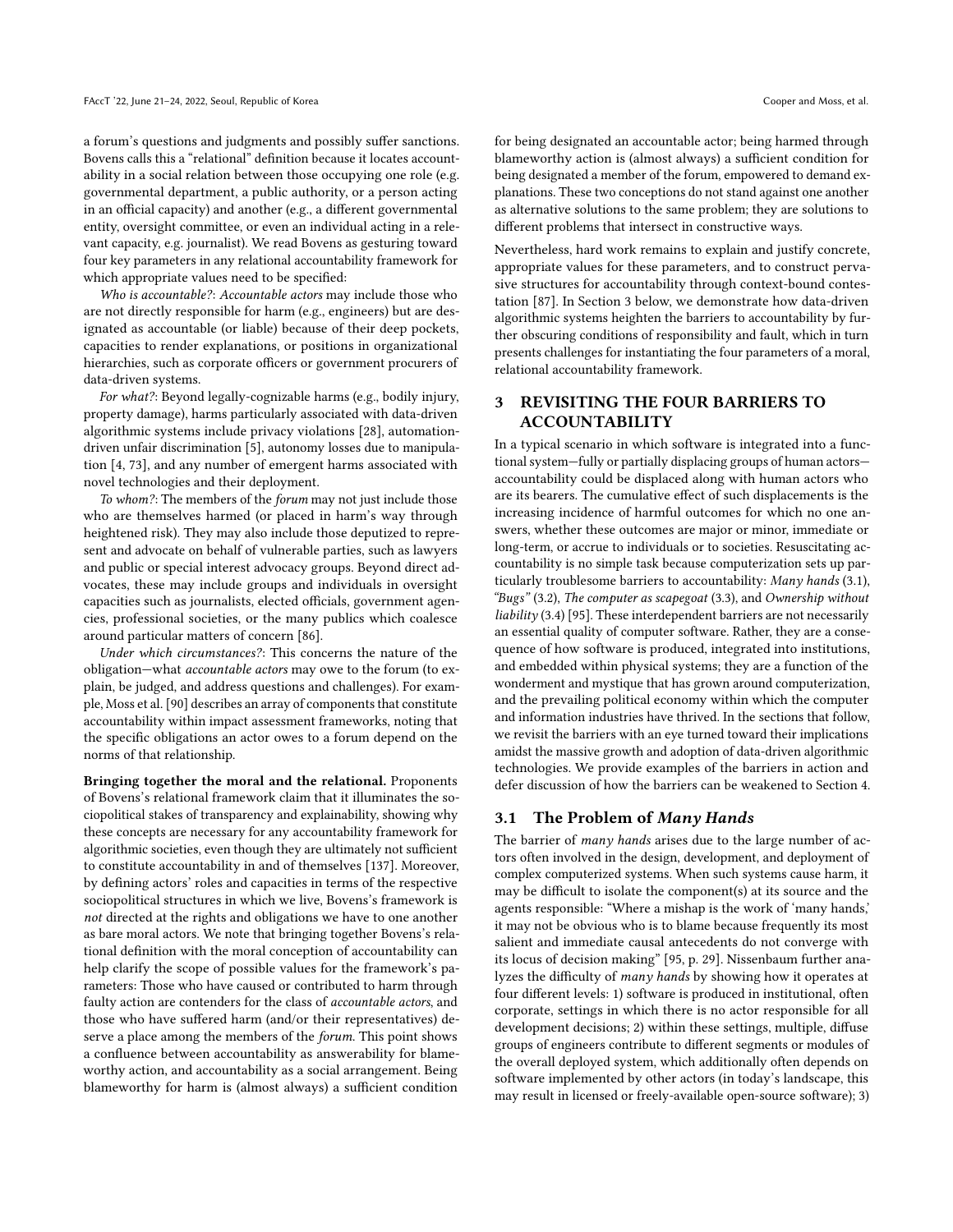individual software systems often interact with or depend on other software systems, which themselves may be unreliable or present interoperability issues; 4) hardware, not just software, often contributes to overall system function, particularly in cyber-physical systems, and it can be difficult to pinpoint if harms occur due to issues with the code, the physical machine, or the interface between the two. Any and all of these four levels of many hands problems can operate simultaneously, further obscuring the source of blame.

These difficulties at the heart of the many hands problem persist, further complicated in numerous ways now that computer systems are ubiquitous rather than merely ascendant. We focus on how data-driven algorithmic systems complicate this barrier with novel challenges using two illustrative examples: 1) The ML pipeline—the multi-stage process by which machine-learned models are designed, trained, evaluated, deployed, and monitored; 2) Reliance of contemporary data-driven algorithmic systems on the composability of openly-available ML toolkits and benchmarking suites; these toolkits, often developed and maintained by large tech companies, tend to be advertised as general- or multi-purpose, and are frequently (mis)used in specific, narrow applications.

The ML pipeline. The ML pipeline is a dynamic series of steps, each of which can involve multiple groups of actors, including designers, engineers, managers, researchers, and data scientists. The pipeline typically starts with problem formulation and, in commercial settings, results in the deployment and continued monitoring of a trained model [\[99\]](#page-12-29). Problem formulation involves the collection, selection, or curation of a dataset, followed by the operationalization of a concrete task to learn, such as classifying loan-granting decisions or generating natural-language text. The actors responsible for formulation may hand off their work to others responsible for implementation—choosing the type of model and the learning procedure to use for model training. In selecting the type of model, these actors may custom-design their own architecture, or may defer to a pre-existing one, such as an off-the-shelf neural network, which has been designed by others, possibly at another company or institution. Thereafter, training and evaluation begin, in which a group of developers run training many times, perhaps with multiple combinations of model types, training procedures, and hyperparameter values. These developers compare trained models, from which they select some "best"-performing model (or ensemble of models), where "best" is informed by a quantitative metric they have adopted, such as mean overall test accuracy. These stages, from formulation to evaluation, are often repeated dynamically: Until the model passes the threshold of developer-specified performance criteria, the process can cycle from re-modeling to tuning. If the model is deployed in practice, there is yet another set of actors who monitor the model's ongoing behavior, ensuring that its behavior aligns with expectations developed during training and evaluation.

Each stage of the ML pipeline involves numerous actors—in fact, potentially indefinitely many actors if the pipeline employs third-party model architectures or ML toolkits, which we discuss below.[5](#page-4-0) Thus, in practice, if a trained model causes harms, it can be extremely challenging to tease out particular actors who should answer for them. For example, harms could originate from how actors operationalize the learning task at the start of the pipeline [\[30\]](#page-10-34), move from high-level abstraction to concrete implementation [\[109\]](#page-12-30), or select hyperparameters or random seeds during model selection [\[33,](#page-10-27) [47,](#page-10-28) [114\]](#page-12-18). Blame could lie with actors in any part of the pipeline, or some combination thereof whose faulty actions may have been causally responsible for harm. Bias, for example, could creep in early, from the choice of dataset, and accumulate and become magnified further downstream during model selection. In other words, the diffuse and dynamic nature of the pipeline makes locating accountability extremely challenging. This can be understood as an issue of transparency—beyond the specific the problem of model interpretability—concerning who is responsible for what, and how this can be related to overarching accountability with respect to a model's ultimate use in practice [\[74\]](#page-11-26).[6](#page-4-1)

Multi-purpose toolkits. Practitioners and researchers often do not code model architectures or optimization algorithms from scratch. Just as Nissenbaum highlighted the integration of thirdparty software modules as the indefinite expansion of many hands, we note here that builders of data-driven algorithmic systems often rely on toolkits produced by others. To decrease the amount of time and money spent iterating the ML pipeline, these actors depend on the investment of tech companies with vast resources and large, concentrated pools of technical talent to develop and release efficient, correct, comprehensive, and user-friendly libraries of algorithm implementations, model architectures, and benchmark datasets [\[1,](#page-10-35) [83,](#page-11-36) [100\]](#page-12-31). Unlike more traditional modules, which only tend to contain reusable software algorithms, ML toolkits often also include large-scale, pre-trained models. Large companies train and release such models, like BERT [\[36\]](#page-10-36), which smaller companies and individuals can use out-of-the-box or fine-tune for particular use cases. Since these pre-trained models are often intended for downstream use by users different from their developers, they are designed for a multiplicity of applications (i.e., to be generalpurpose). However, users employ pre-trained models in specific domains; there is a gap between general design goals and specific deployment intentions, which has been shown can bring about bias-related harms. Determining blame for these types of harms is far from simple. For example, if intended use is under-specified, blame could lie at least partially with the pre-trained model's creator. Compounding this problem is the fact that ML presents a recursive turn in the many hands problem Nissenbaum highlighted, in that many ML systems incorporate pre-trained components that are, themselves, the product of many hands. Nevertheless, tracing such harms presents an addressable technical challenge, not an insurmountable epistemological barrier.

#### In relation to a moral, relational accountability framework, this barrier obscures ...

Who is accountable: Many hands is central to identifying an accountable actor within Bovens's framework [\[20\]](#page-10-8). This problem has long characterized challenges in holding corporate actors, institutions, and organizations accountable, and while it certainly constituted a barrier to accountability in 1996 [\[95\]](#page-11-0), it has only become

<span id="page-4-0"></span> $5$ Participatory design further expands the set of many hands to end-user stakeholders [\[115\]](#page-12-19), illustrating an additional manifestation of the barrier: when harms occur, it is possible to shift blame to harmed end-users who were involved in the ML pipeline.

<span id="page-4-1"></span> $6$ This indicates why transparency in the form of model intepretability may be important, but is ultimately not sufficient, for identifying actors accountable for harms.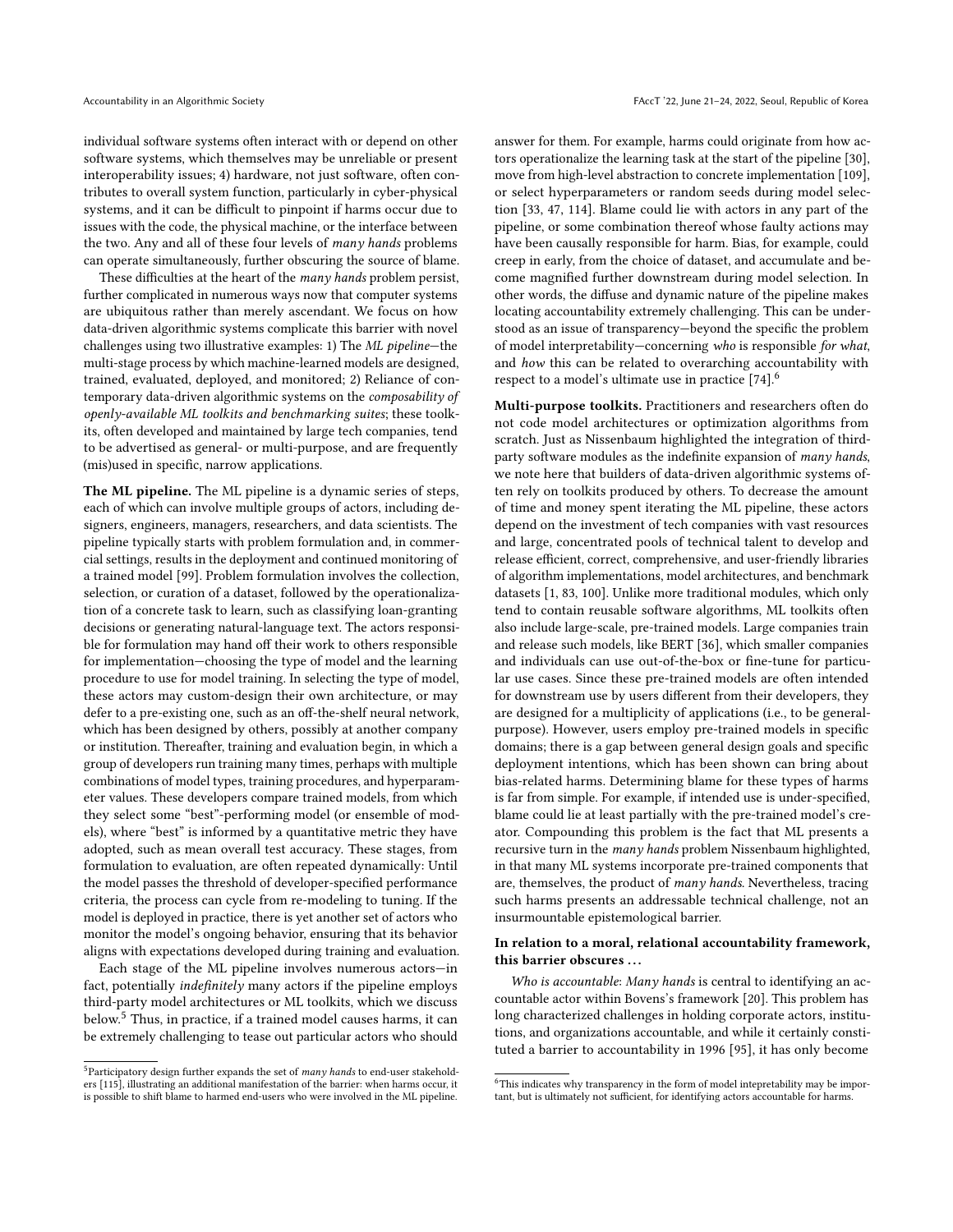more difficult to understand who is accountable in an algorithmic society. Code reuse—taken as a virtue in software development has now been extended to model reuse, in turn generating a host of problems for equity and reliability by making it difficult to identify all the actors who contributed to components of an ML pipeline. Knowing who is responsible for these components as they are repurposed, as well as who ought to be responsible for incorporating those components into a downstream system, becomes prohibitively difficult for a forum to ascertain on its own, let alone for it to demand any explanations or changes in actors' behavior.

For what: The problem of many hands extends the above question to determining what an actor might be accountable for in relation to harms, in that it is hard to isolate which part of an ML pipeline actually contributes to an error or harm. Repurposed models may introduce dataset imbalances and proxies for protected categories without adequate scrutiny (or even the opportunity for scrutiny) by those assembling downstream components of a system. This raises questions of appropriate use, wherein it is difficult to tease apart the responsibility of those who produced a component to adequately stipulate the limits of its appropriate use and the responsibility of those who use that component to ensure it is appropriate for the uses to which they are putting it.

To whom: Many hands is primarily a barrier to knowing who is accountable, but it is also a barrier to knowing to whom those accountable actors are accountable where, for example, a differential error rate may exist for some population  $P$ , but a specific harm occurs for an individual  $p \in \mathcal{P}$ . In such a case, it is difficult to determine whether accountability ought to be rendered to  $P$ , because of the heightened risk of harm to which the entire population has been exposed, or only to  $p$ , who suffered harm because of their membership in  $P$ . This is a *many hands* problem because of the difficulty in knowing where within the ML pipeline risk was produced for the group, e.g. through training or dataset imbalances, and where it was produced for individuals, e.g. through implementation choices.

Under which circumstances: The problem of Many hands presents a barrier even when standards of care exist, as it is difficult for actors to know precisely whom they should exercise that care toward (see "to whom" above). Standards of care, which are grounded in normative assumptions about appropriate component (re)use, are less straightforward to develop where many hands are involved, as social practices which link actors together are obscured throughout the ML pipeline.

#### <span id="page-5-0"></span>3.2 "Bugs"

Nissenbaum uses the term "bug" to cover a variety of issues common to software, including "modeling, design, and coding errors." "Bugs" are said to be "inevitable," "pervasive," and "endemic to programming," "natural hazards of any substantial system" [\[95,](#page-11-0) p. 32]. Even with software debuggers and verification tools that can assure correctness, "bugs" emerge and cause unpredictable behavior when software systems are deployed and integrated with each other in the real world [\[82,](#page-11-37) [117\]](#page-12-32). The rhetorical power of "bugs" is that they are predictable in their unpredictability; they serve as a barrier to accountability because they cannot be helped (except in obvious cases), and therefore are often treated as an accepted "consequence of a glorious technology for which we hold no one accountable" [\[95,](#page-11-0) p. 34]. What we consider to be the "inevitable" can change over time as technology evolves, with certain types of "bugs" spilling over into the avoidable. For example, evolving norms and new debugging tools can rebrand the "inevitable" to be sloppy or negligent implementation, at which point programmers can be held to account for such errors. Similarly, the advent of data-driven algorithmic systems has indicated that this malleability also extends in the other direction: New technological capabilities can both contract and expand what we consider "inevitable" "buggy" behavior. That is, while these systems contain "bugs" of the "modeling, design, and coding" varieties that Nissenbaum describes for rule-based programs, the statistical nature of data-driven systems presents additional types of harm-inducing errors, which may present an additional barrier to accountability.<sup>[7](#page-5-1)</sup> Where misclassifications, statistical error, and nondeterministic outputs cause harm—and are presented as inevitable and unavoidable—may impede the attribution of blame.

In 1996, it may have been evident that labeling certain errors as "bugs" was a mere ploy to dodge blame. Today, certain types of errors are more plausibly asserted to be an inherent part of ML, attributable to its statistical nature. Misclassification, statistical error, and nondeterminism seem to turn the notion of "bug" on its head: Indeed, many experts would as readily call these features of machine learning, not "bugs".<sup>[8](#page-5-2)</sup> Nevertheless, regardless of where one attempts to draw the line, these errors share common elements with the "bugs" Nissenbaum describes—namely, they undermine our ability to reason, conclusively, about causality and fault. Insofar as they are accepted as an "inevitable," "pervasive," and "consequence of a glorious technology," they constitute a barrier to accountability [\[95\]](#page-11-0). Below, we illustrate this point with concrete instances of "bugs" deemed unavoidable in data-driven algorithmic systems.

Faulty modeling premises. As discussed in Section [3.1,](#page-3-1) datadriven algorithmic systems require significant modeling decisions prior to implementation. For example, choosing a model to learn necessarily involves abstraction and can have significant ramifications [\[99,](#page-12-29) [109\]](#page-12-30). Assumptions during this stage of the ML pipeline can bias the resulting computational solution space in a particular direction [\[49\]](#page-11-38), for example, assuming a linear model is sufficient to capture patterns in data precludes the possibility of modeling non-linearities. When such biases involve over-simplified or faulty reasoning, they can result in model mis-specification and the introduction of "modeling error bugs." Such mis-specifications may include the assumption that values like fairness and accuracy are correctly modeled as a trade-off to be optimized [\[30\]](#page-10-34), and that physical characteristics can serve as legitimate classification signals for identifying criminals [\[138\]](#page-12-33) or inferring sexual orientation [\[119,](#page-12-34) [134\]](#page-12-35). More generally, a common modeling error may arise from assuming, in the first place, that a problem is amenable to classification—that it is possible to divide data examples into separable categories [\[116,](#page-12-36) [120\]](#page-12-37). Even if it is possible to train mis-specified models like these to behave "accurately" (i.e., to return better-thanchance results after learning these tasks), conclusions drawn from false premises will be unsound [\[30\]](#page-10-34). If modeling assumptions are unclear or elided, an actor may evade accountability by blaming

<span id="page-5-1"></span> $^7{\rm Of}$  course, statistical software is not new to ML; however, the proliferation of datadriven algorithmic systems has clarified the prevalence of such errors.

<span id="page-5-2"></span> $8$ We return to this in Section [3.3](#page-6-0) (scapegoat) and is why we leave "bugs" in quotes.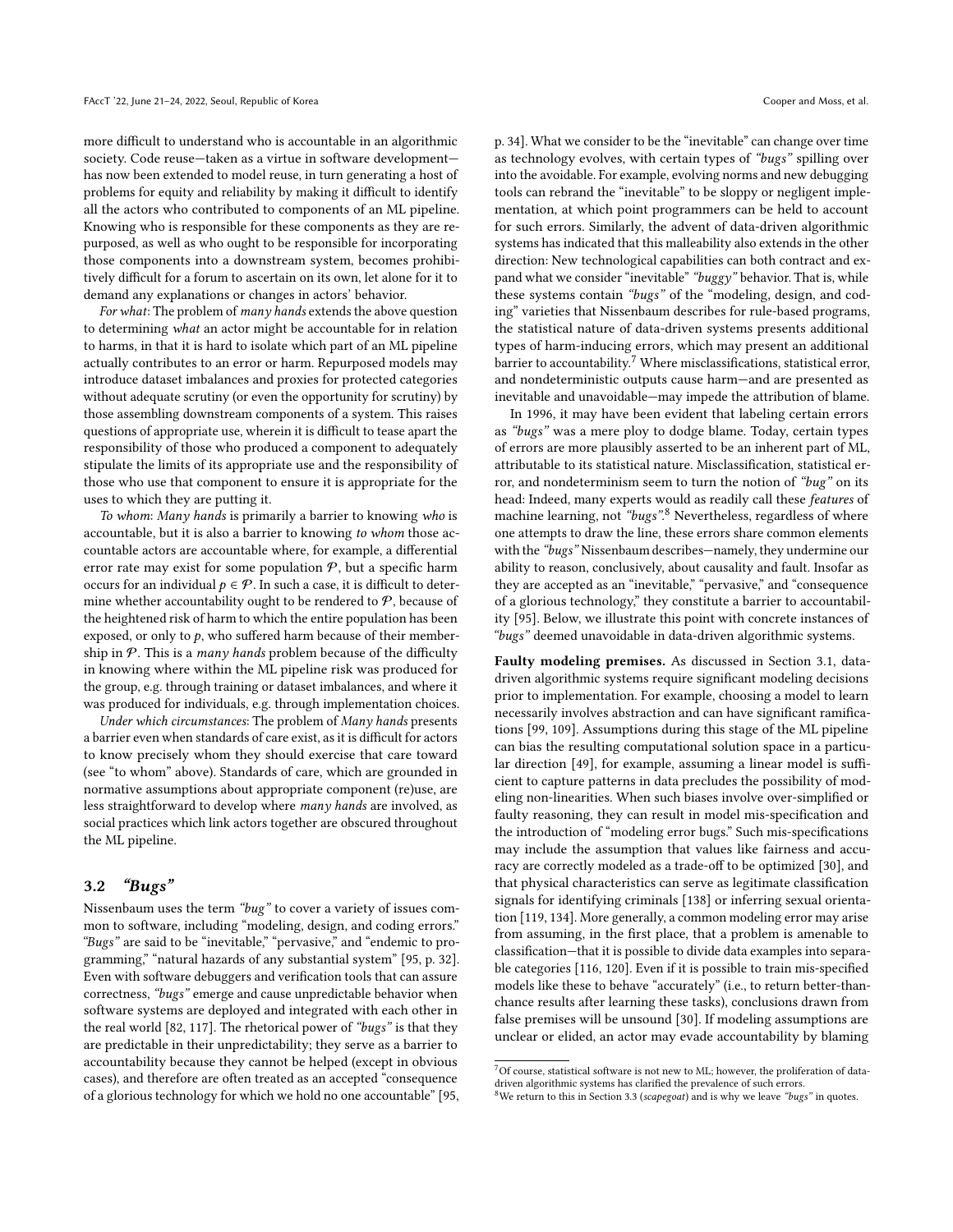inexplicable, unavoidable "bugs" endemic to computer software instead of taking responsibility for otherwise opaque errors.

Individual errors. Even if one's premises are not faulty, the ML pipeline can still produce models that cause harm. Trained ML models exhibit errors that can harm individuals if their effects, for example, violate privacy or cause manipulation [\[45,](#page-10-37) [73,](#page-11-9) [81,](#page-11-39) [93\]](#page-11-40). ML has several techniques to quantify and minimize error [\[17,](#page-10-38) [55\]](#page-11-41), and yet even the most robust, well-trained models report imperfect accuracy. In fact, a model that achieves 100% accuracy is usually considered suspect, likely over-fit to the training data and to exhibit poor performance when presented with new examples [\[56,](#page-11-42) [104,](#page-12-38) [118\]](#page-12-39). Therefore, when individual errors occur, they can be treated as inevitable, just like the "bugs" Nissenbaum describes, displacing responsibility for the harms such errors cause affected individuals.

Bad model performance. Unexpectedly bad overall model performance can likewise be excused as a "bug," rather than a blameworthy error. Consider a hypothetical example of a (well-formulated) computer vision system used to detect skin cancer, whose training and evaluation indicate will have an accuracy rate of 94%. Once deployed, if the model coheres with (or even out-performs) its promised performance, then developers can claim that any misclassifications were expected.[9](#page-6-1) Since expected accuracy is a probabilistic claim about what is likely to occur, deviations from expectation can and do occur. When monitoring a deployed model, over time, if this deviation yields a substantial decrease in expected accuracy, developers may dodge accountability by ascribing the failure to the amorphous category of "bug", instead of admitting that it resulted from human negligence, poor generalization, distribution shift, or other faulty behavior.

#### In relation to a moral, relational accountability framework, this barrier obscures ...

Who is accountable: Accountability for "bugs," even within the expanded definition of "bugs" provided above, emerges from specific regulatory regimes, corporate compliance practices, and contracting relationships. Civil law has a crucial role in determining the relationship between forums and responsibilized actors, which is often inflected by those who have the capacity to intervene or have benefitted from a particular action. "Bugs" present a particular challenge to determining who is accountable when they are seen as endemic to ML, or as produced by non-determinism inherent to the domain in which an algorithmic system is deployed (a challenge shared by the scapegoating barrier).

For what: "Bugs" remain a barrier because of the difficulty they pose to actors and forums trying to specify whether individual errors, bad model performance, faulty assumptions, or other mistakes contributed to a harm.

To whom: "Bugs" may affect an entire class of individuals, a community, or all of society, but evidence of harm may only accrue at the level of a specific individual, presenting a barrier for actors and forums interested in knowing to whom accountability ought to be rendered.

<span id="page-6-1"></span><sup>9</sup>Individual errors can pose additional challenges for accountability: The model may still overall exhibit an expected degree of error (i.e., be within a margin of error), for which it is possible to scapegoat the statistical nature of ML (Section [3.3\)](#page-6-0).

Under which circumstances: Algorithmic systems inevitably rely on some degree of abstraction and make specific assumptions about the underlying nature of the phenomena they model [\[30,](#page-10-34) [109\]](#page-12-30). Under circumstances of imperfect information about every possible aspect of a data-driven algorithmic system (which is most of the circumstances outside the lab), "bugs" of the character described above may exist and contribute to this barrier to accountability.

#### <span id="page-6-0"></span>3.3 The Computer as Scapegoat

Blaming a computer may pose a barrier to accountability, because "having found one explanation for an error or injury, the further role and responsibility of human agents tend to be underestimated" [\[95,](#page-11-0) p. 34][\[39\]](#page-10-15). To explain why people could plausibly blame computers for wrongdoing, Nissenbaum cites the role computers may play in "tasks previously performed by humans in positions of responsibility;" whereas before the human would be indicated as the blameworthy party, the computer has now taken up that role. And yet, even as computer systems have become immediate causal antecedents to an increasing number of harms, they lack moral agency and thus cannot be the bearers of moral blame [\[95\]](#page-11-0). In this section, we discuss how scapegoating the computer has become even more complicated in the landscape of ubiquitous data-driven algorithmic systems. In the examples below, the system is made to bear the sins of the responsible party, the individual or the institution that has agency and is capable of carrying moral blame.

Moral agency. As data-driven algorithmic systems have become pervasive in life-critical contexts, there has been a corresponding tendency to anthropomorphize and view technological processes as akin to human cognition [\[15,](#page-10-39) [101,](#page-12-40) [125\]](#page-12-41). These systems are described by their developers and commentators as intelligent, implying that they have agency as autonomous actors and thus rhetorically positioning them as blameworthy for error. However, directing blame toward data-driven algorithmic systems effectively imbues them with moral agency, ascribing them the ability to act intentionally [\[107\]](#page-12-42). Nissenbaum likens blaming a computer to blaming a bullet in a shooting: While the bullet can be said to play an active, causal role, it cannot be said to have been intentional in its behavior. In the same vein, a data-driven algorithmic system may play a central role in life-critical decisions, and may even be said to make a choice in a particular task, but a choice lacking deliberate intention, a precondition for moral agency [\[107\]](#page-12-42).<sup>[10](#page-6-2)</sup>

"Accountable algorithms". This popular banner-phrase makes algorithms the subject of accountability [\[75\]](#page-11-4), even though algorithms are not bearers of moral agency and, by extension, moral responsibility. It places responsibility on technology, not its developers, owners or operators, and it reduces accountability to a piecemeal, procedural quality that can be inferred from technology, rather than a normative concept that has to do with the moral obligations that people have toward one another. The phrase further occludes proper attribution of accountability by fixating attention on algorithms rather than on systems that are deployed in practice, within and through which algorithms function [\[32\]](#page-10-40). When, for example, studies of fairness in AI/ML-assisted judicial bail decisions fixate

<span id="page-6-2"></span> $^{10}\mathrm{This}$  is consistent with scholarship in legal theory concerning AI, algorithms, agency, and personhood [\[8,](#page-10-41) [15,](#page-10-39) [23,](#page-10-42) [24,](#page-10-43) [58,](#page-11-43) [78,](#page-11-44) [129\]](#page-12-43).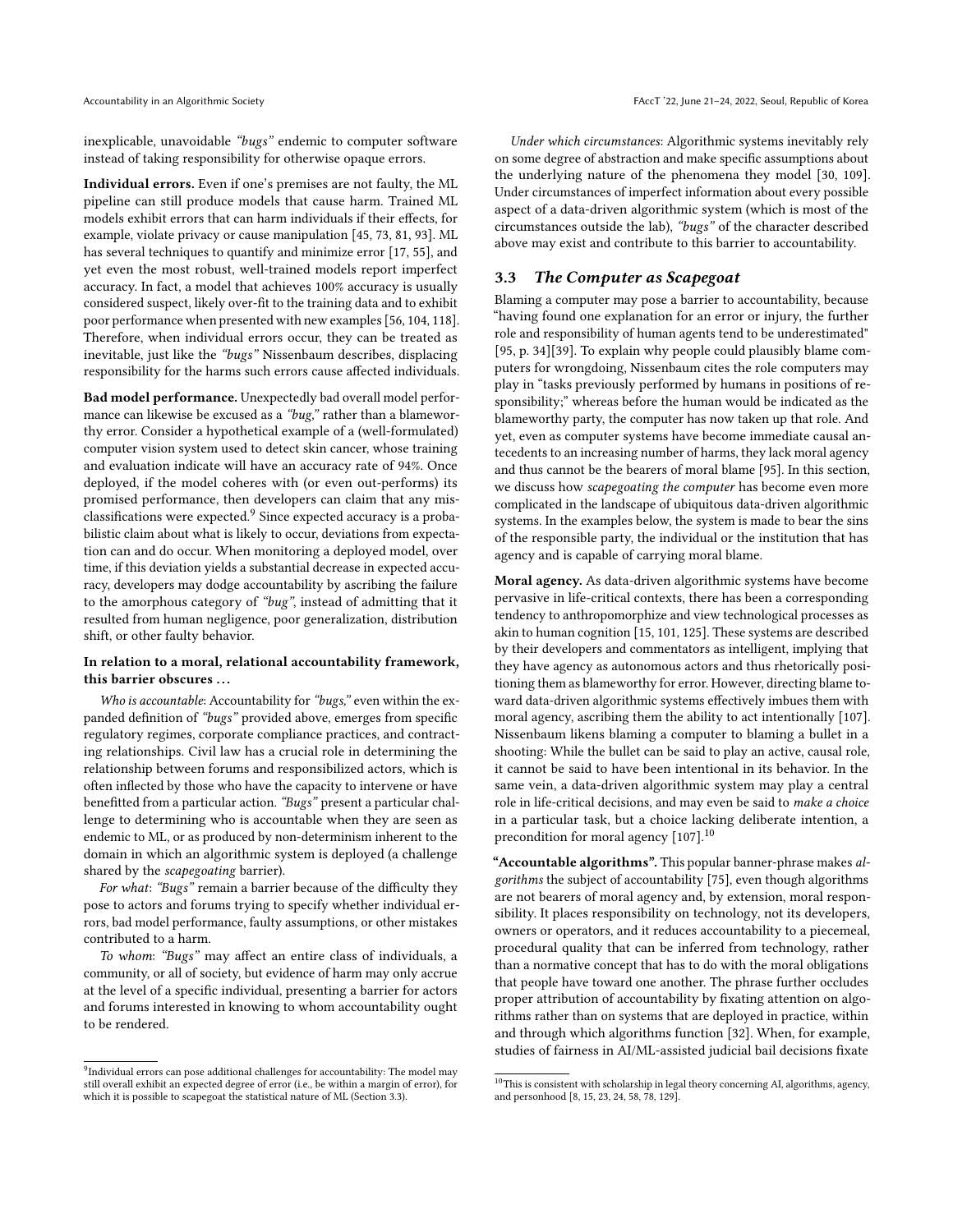on respective algorithms, they fail to capture key inequities that are systemic in complex sociotechnical systems, of which AI/ML techniques are just one part [\[10\]](#page-10-44).

Mathematical guarantees. Directing blame away from people and corporations can be either strategic or inadvertent. In some cases, a group of harmed individuals does not know whom to blame (many hands) and settles on blaming the system. In others, scapegoating the system can be a way by which a moral actor dodges and dissipates public ire, for example, in the now-canonical example of Northpointe exhibiting bias in its risk-assessment tool [\[7\]](#page-10-4). Rather than attributing this bias to a mistake or "bug," Northpointe blamed the fundamental incompatibility of different algorithmic operationalizations of fairness as the source of the problem (and pointed to a specific measure, for which bias was not detectable, as evidence of blamelessness). Reliance on mathematical guarantees can reinforce barriers to accountability and divert attention away from its appropriate subjects. One can see this when a given system has a theoretically-guaranteed (and empirically-verified) upper bound on its error. If the system behaves within its guaranteed margin of error, it becomes possible to treat that margin as an immutable attribute of the system (rather than, more appropriately, the result of human-made decisions), and to scapegoat the system for any particular errors that fall within this margin.

Let us consider the same case we discussed for the problem of individual errors in "Bugs:" The engineers show that a system is 94% accurate for tumor detection, and validate that this is in fact the case in practice. Above, we talked about this example in terms of individual errors, for which responsibility for harm could be excused due to "buggy" behavior. Rather than analyzing behavior at this level of individual decisions, one can also examine the behavior of the model overall. If the frequency of mis-classifications is within the model's guaranteed error rate, the engineers could attempt to excuse all resulting harms by gesturing to the fact that the model is performing exactly as expected. In short, satisfying mathematical guarantees can serve as a scapegoat because pointing to mathematical claims satisfied at the model-level can serve to obscure the need to account for harms that occur at the individual-decision level. $^{11}$  $^{11}$  $^{11}$ 

Non-determinism. When data-driven algorithmic systems err, their errors can be attributed to the stochastic, non-deterministic components of either the system itself or the phenomena the system is modeling. In particular, systems that involve ML involve randomization, for example, by shuffling the order in which training data examples are presented to an algorithm. While such features of ML algorithms may seem like technical minutiae, in fact, they introduce stochasticity into the outputs of machine-learned models: Training the same model architecture on the same dataset with the same algorithm—but changing the order in which the training data are supplied to the algorithm—can yield models that behave differently in practice. For example, as Forde et al. [\[47\]](#page-10-28) shows, changing the order that the data examples are presented to train a tumordetection model can lead to surprisingly variable performance. The

relationship between training-data-ordering and resulting variance in model performance is under-explored in the technical literature. Thus, such differences in model performance are often attributed to an inherent stochasticity in ML. The randomization used in ML systems—randomization on which these systems depend—becomes a scapegoat for the harms it may cause, such as missed tumor detection. In attributing the harms to mathematical chance, attention is drawn away from appropriate accountable agents.

#### In relation to a moral, relational accountability framework, this barrier obscures ...

Who is accountable: Similar actors are accountable as those described in "Bugs," although the barrier presented by scapegoating is embedded in its implicit suggestion that entities are accountable, rather than those who are the responsible actors (see the nebulousness of many hands), or that no responsible actor can be found because a harm occurred through randomness or chance.

For what: Scapegoating produces barriers to understanding the for what of accountability in identical ways as described above in "Bugs,". It also contributes an additional difficulty when mathematical guarantees are offered that allow for some minimal degree of undesirable behavior in a system, or the system is characterized as non-deterministic in ways that would indemnify otherwise responsibilized actors from accountability for outcomes stemming from such undesirable behaviors.

To whom and under which circumstances: Same as in Section [3.2.](#page-5-0)

#### <span id="page-7-0"></span>3.4 Ownership without Liability

Nissenbaum [\[95\]](#page-11-0) highlights a dual trend in the computer industry: 1) strengthening property rights and 2) avoiding liability. Behavioral trends that informed these assertions have persisted in the decades since, with lively public debates over the fit of traditional forms of intellectual property (i.e., copyrights, patents, and trade secrets) to digital products such as software, data, databases, and algorithms [\[29,](#page-10-20) [50\]](#page-11-45), and subsequent expensive legal struggles among industry titans [\[16\]](#page-10-45). Similarly, we have seen explicit denials of liability expressed in shrink-wrap licenses, carried over into so-called "click-wrap" licenses, and Terms of Service disclaimers accompanying websites, web-based services, mobile apps, Internet of Things devices, content moderation decisions, and the like [\[28,](#page-10-5) [72,](#page-11-46) [79,](#page-11-47) [124\]](#page-12-44).

Before addressing how we see these trends carry forward in the contemporary landscape, we need to qualify our observations. Property and liability are weighty legal concepts with long histories and rich meanings. Narrowing our view to digital technologies, even before Nissenbaum [\[95\]](#page-11-0), a robust literature had grown over questions of ownership—questions that have persisted through numerous landmark court cases. Liability, too, is a core legal concept that is increasingly an issue in relation to the products and services of digital industries. It lies outside the scope of this paper to attempt meaningful insights into these concepts as they manifest in scholarship, law, and the courts. However, it is useful to observe broad patterns and anticipate the likely actions of stakeholders. For a start it is not difficult to see how the trends toward strong ownership and weak liability reinforce barriers to accountability, and also to understand why industry incumbents might support them: Liability is costly and strong property rights enrich rights holders and empower them against competitors. Four lines of advocacy

<span id="page-7-1"></span> $^{11}$  One could see-saw back-and-forth between "bug" and scapegoat to evade accountability. If satisfying guarantees at the overall model-level is rejected as a rationale for an individual harm, one could claim there is a "bug;" if calling an individual decision "buggy" is rejected, and the model is classifying within its expected error, one could then displace blame by arguing that the model is behaving according to its specification.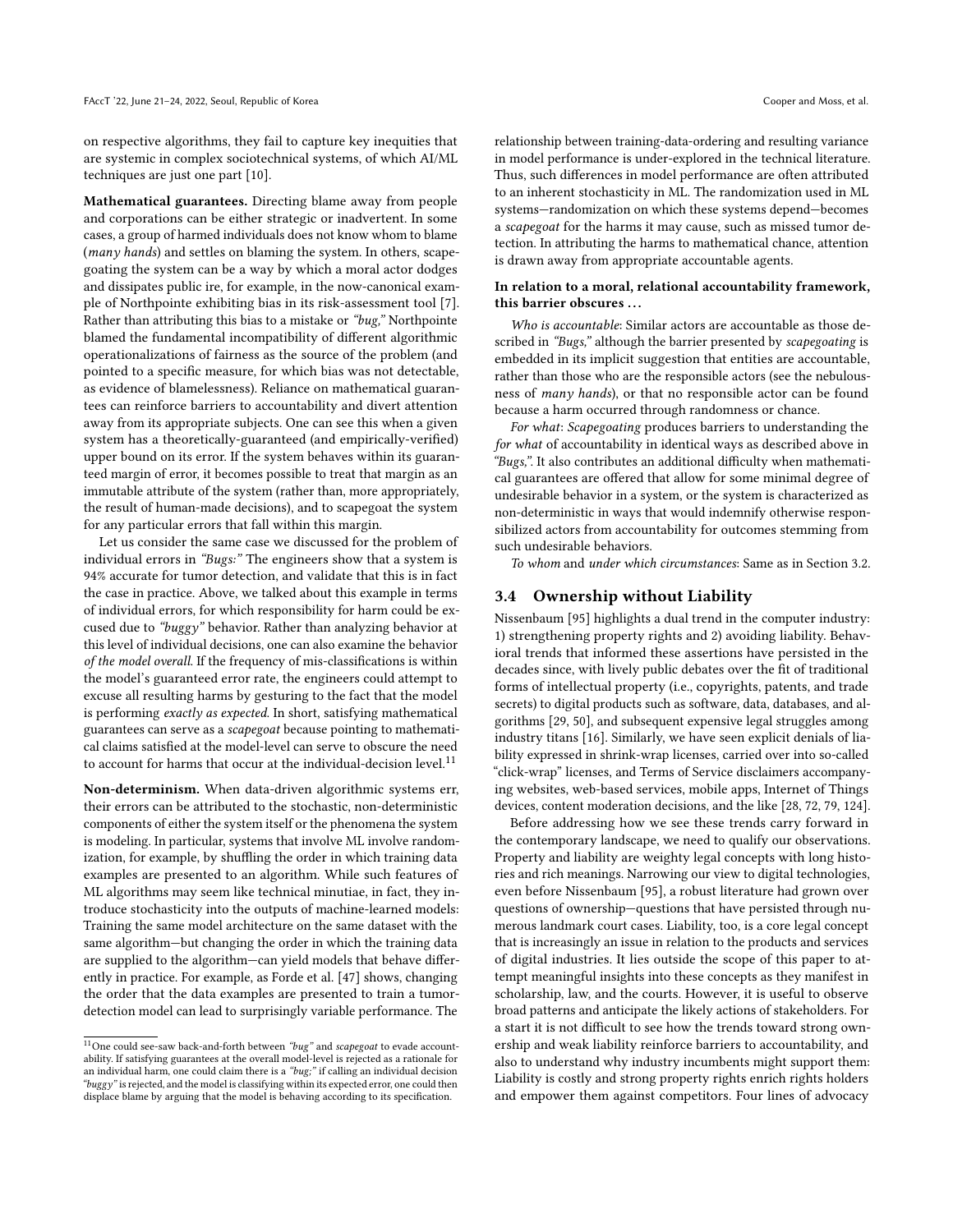on behalf of industry interests are noted below, supplementary to those discussed in Nissenbaum [\[95\]](#page-11-0):

- Third-party providers of data-driven algorithmic systems refuse to expose their systems to scrutiny by independent auditors on grounds of trade secrets [\[29,](#page-10-20) [50\]](#page-11-45). As long as experts maintain that transparency is necessary to evaluate the ML pipeline and AI development, strong property rights that block scrutiny are barriers to accountability.
- Manufacturers and owners of cyber-physical systems, such as robots, Internet of Things devices, drones, and autonomous vehicles, evade liability for harms by shifting blame to environmental factors or humans-in-the-loop [\[78\]](#page-11-44). In this respect, the barrier of ownership without liability for data-driven algorithmic systems suggests a twist on the problem of scapegoating (Section [3.3\)](#page-6-0): treating "the human user as scapegoat"—claiming the user has mis-used an AI- or ML-enabled system in order to obscure responsibility for unclear, under-specified, or deliberately misleading user interfaces or expected use, as has happened with Tesla and accidents concerning its (so-called) "AutoPilot" autonomous driving feature [\[18\]](#page-10-46).
- Almost without question the computer industry, having metamorphosed into the data industry, has assumed ownership over data passing through its servers [\[41,](#page-10-19) [76,](#page-11-23) [96\]](#page-11-18). We still do not have clear rules of liability for industry actors when their servers, holding unimaginable quantities of data, are breached [\[111\]](#page-12-45). Nor do we have sufficient insight into the completeness, quality, or validity of data, or the means to hold anyone liable for its misuse.
- Technology companies hold unprecedented sway over regulation. Twenty-five years ago, the software industry was already a force to be reckoned with and successfully persuaded Congress that imposing legal constraints would stifle innovation—that societal well-being depended on a nascent industry that could not flourish under excessive regulatory and legal burden.

#### In relation to a moral, relational accountability framework, this barrier obscures ...

Who is accountable: Having already enumerated above the many difficulties these barriers pose for tracing relationships of accountability, they generally pertain to the problem of ownership without liability, as well. Additionally, questions of how liability is adjudicated in practice may obscure who is liable, what kind of liability they hold, or what they are liable for, while leaving intact the ways in which the benefits of data-driven algorithmic systems accrue to their developers, designers, and operators.

For what: Ownership without liability affects the very contours of what an actor can be found liable for. However, this does not absolve that actor of their moral responsibility or obviate the need for them to be held accountable for the consequences of their actions, the systems they oversee, or from which they benefit.

To whom: Ownership without liability is a barrier to accountability for those who may stand as plaintiffs in civil cases and representatives of those affected.

Under which circumstances: Ownership without liability is a barrier where those who suffer a harm lack standing in a court of law. This may be because a harm is not cognizable to courts (see, e.g., Metcalf et al. [\[86\]](#page-11-35)), the harmed party does not constitute a

certifiable class, or the nature of the harm is obscured through the ways harms are foisted onto scapegoats or dismissed as "bugs".

# <span id="page-8-0"></span>4 WEAKENING THE BARRIERS

Nissenbaum [\[95\]](#page-11-0) warned of a waning culture of accountability harms befalling individuals, groups, even societies, were being cast merely as sufferers' bad luck. In the previous section, we revisited the four barriers in light of data-driven algorithmic systems and found that the framework still provides a useful lens through which to locate sources contributing to the dissipation of accountability. Weakening the barriers would clear the way for more sound attribution of blame, in turn setting up a stronger societal expectation for blameworthy parties to step forward and take account. But we have also argued that accountability in algorithmic societies involves more: Stepping forward is a necessary component of accountability, but it is insufficient (Section [2\)](#page-2-4). Because the barriers we have described may not all be weakened, even with a firm resolve to identify blameworthy parties, we need more than astute attention on a case-by-case basis. To build a lasting culture of accountability, a necessary supplement involves establishing persistent institutional frameworks for identifying accountable parties (i.e., individuals, groups, or organizations) and for calling them to answer. Simultaneously, such frameworks should invest others with the powers to call these parties to account.

Any technical interventions that the research community has already developed—notably, those that we have emphasized concerning transparency, audits, and robustness—would need to be folded into such a framework, and their use justified in these moral and relational terms. For example, any technical definition of transparency is unlikely to satisfy the needs of all those who comprise a forum and who may hold variable or inconsistent ideas about what it might mean for a model to be "interpretable." Technical assertions of robustness say what expectations are, but leave unanswered the question of the conditions under which deviations from expecta-tions ought to be expected or remedied.<sup>[12](#page-8-1)</sup> Relational treatments of these issues, it would seem, require that the obligation be tuned to the various needs of all members of the forum.

Taking each barrier in turn. A moral and relational accountability framework opens the aperture to addressing many hands (Section [3.1\)](#page-3-1). In principle, many, if not all, of the many hands could be designated as accountable actors. Deliberate consideration of the many hands problem is clearly called for by those who develop licensing agreements relying on normative assumptions about appropriate use and reuse within the ML pipeline, and in articulating engineering best practices empirically against theoretical assumptions of robustness. This includes dataset creators, model developers, decision and control systems designers, vendors, and operators of these systems. Developing rigorous standards of care could help mitigate the problems of inappropriate use of pre-trained models and unclear measures of quality control at different stages of the ML pipeline. For example, robust auditing mechanisms at each stage, rather than approaching audit as an end-to-end concern [\[103\]](#page-12-5), or worse, as a purely post hoc endeavor, could help clarify the relationship between stage-specific issues and resulting harms.

<span id="page-8-1"></span> $^{12}\rm{Moreover}$  if assumptions underlying such assertions are voided when moving from theory to deployment, robustness estimates can degrade in practice.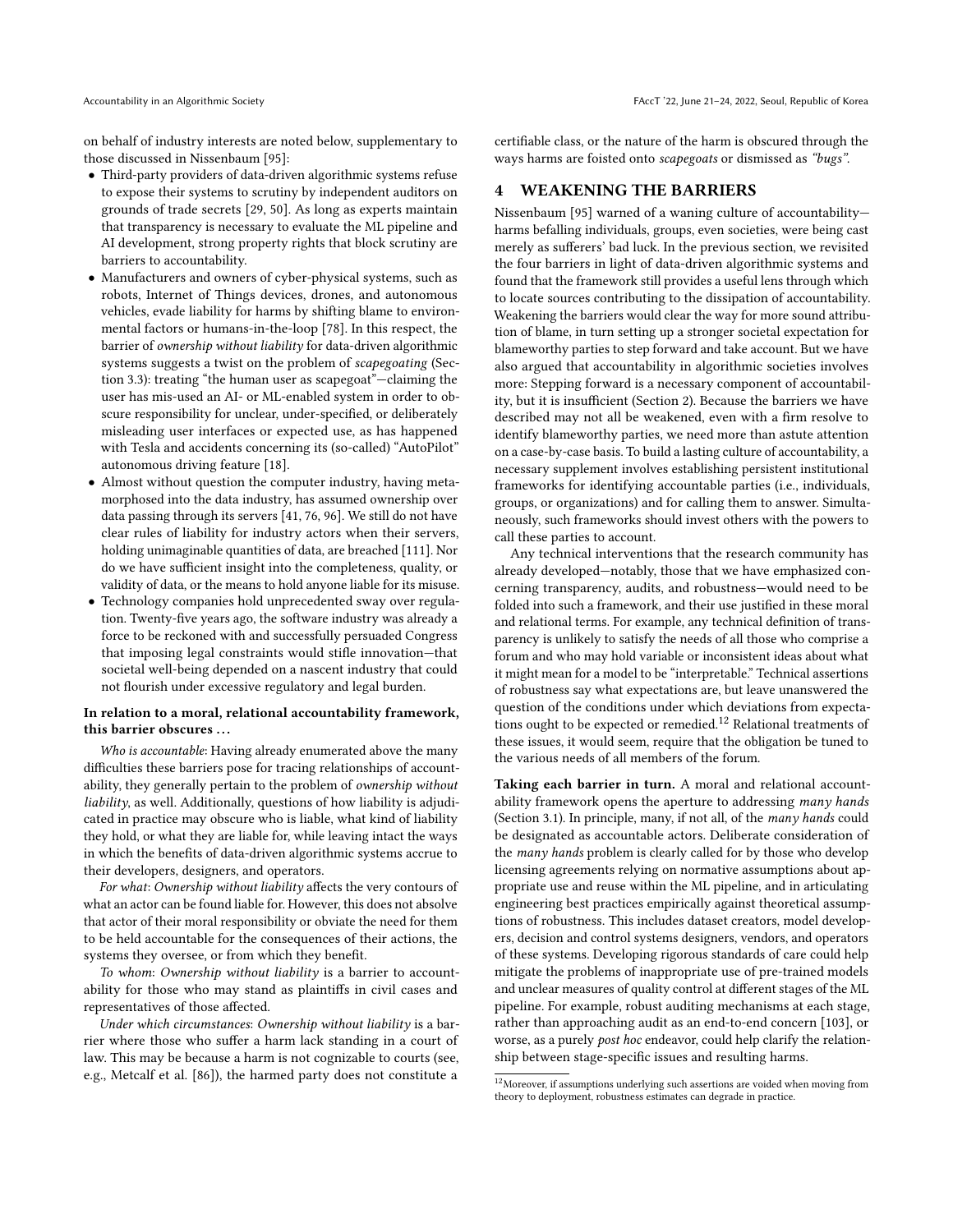Addressing various harms, depending on how they are contextualized, can implicate either the barrier of "bugs" or scapegoating the computer (Sections [3.2](#page-5-0) & [3.3\)](#page-6-0). For example, we note that the computer science community could have either treated algorithmic harms due to unfair discrimination as a "bug" or blamed them on intrinsic aspects of AI/ML—and yet, it did not. Instead, unfairness has more often been ascribed to biased or imbalanced training data [\[46,](#page-10-47) [64\]](#page-11-48)—data that exhibits historical biases that are arguably "pervasive" and "unavoidable." This community could have pursued some "tolerable" degree of unfavorable outcomes in the real world (ideally, in consultation with those adversely impacted), and developed ways of ensuring models met that more "tolerable" specification, under specific conditions. This, notably, would still have allowed developers to evade accountability by scapegoating inherent properties of the model as instead deserving of blame.

However, instead of treating unfairness as an aspect of accountability, much technical work on algorithmic fairness has attempted to address unfairness harms by developing training algorithms that are robust to biased input data. The field of algorithmic fairness therefore serves as an example that challenges the narrative of the invulnerability of the barriers. The technical community and its interlocutors have demanded more from ML modelers concerning the treatment of unfair discrimination. The community has set expectations concerning the necessity of interventions to root out and correct for unfairness, thereby weakening the barriers of scapegoating or being attributed to "bugs". This example could, and we believe should, encourage similar treatment of other issues like robustness and its relationship to privacy violations, or adversarial ML and its relationship to manipulation.

Lastly, being liable is related but not identical to being accountable (Section [3.4\)](#page-7-0). The latter is applied to blameworthy parties who step forward to answer, the former to parties who step forward to compensate victims of harm. Often liability is assigned to those who are found to be blameworthy. If lines of accountability are blurred, for example, as a consequence of the barriers we have discussed, harms due to AI/ML and other data-driven algorithmic systems will be viewed as unfortunate accidents; the cost of "bad luck" will settle on victims. Instead, legal systems have developed approaches, such as strict liability, to compensate victims harmed in certain types of incidents even without a demonstration of faulty behavior. Strict liability assigned to actors who are best positioned to prevent harm is sound policy as it motivates these actors to take extraordinary care with their products. Barriers such as many hands make the attribution of blame difficult. Strict liability for a range of harms that are produced by many hands would shift the "bad luck" from victims to those best positioned to mitigate and prevent such harms.

Eroding the barriers of accountability is a key societal challenge requiring multiple forms of expertise and, with respect to ML especially, the use of these tools needs to be justified. Just as mature political governance requires durable institutions and formal attributions of rights and duties, we have similar needs for the governance of producers, purveyors, and operators of data-driven algorithmic systems. That is, as we have contended throughout this paper, accountability is moral and relational. It depends on social, legal, and political structures that provide legitimacy for the checks actors and forums place on each others' behavior; it depends on

the way those checks are internalized as professional, personal, legal, and ethical duties that motivate actors' personal responsibility. Multi- and inter-disciplinary research on accountability, fairness, and transparency—given its potential to bring together an array of expertise focused on themes of equity and justice—is uniquely positioned to help develop a moral, relational accountability framework. Such structures provide legitimacy, as well as the professional codes and standards of care, disciplinary norms, and personal mores that tie moral and relational forms of accountability together. The future work of creating these structures, as noted earlier, is no small undertaking, it lies in the sociopolitical contestations, the hard, deliberative work of living within a pluralistic society, by the many constituencies implicated in any particular computational system.

### 5 CONCLUSION

In this paper we revisited Nissenbaum's "four barriers" to accountability, with attention to the contemporary moment in which datadriven algorithmic systems have become ubiquitous in consequential decision-making contexts. We have drawn on conceptual framing from Nissenbaum's use of the concept of blameworthiness and how it can be aligned with, rather than cast in opposition to, Bovens's work on accountability as a relational property of social structures [\[20,](#page-10-8) [21\]](#page-10-33). We have demonstrated how data-driven algorithmic systems heighten the barriers to accountability with regard to determining the conditions of blame, and have looked ahead to how one might endeavor to weaken the barriers. In particular, we have put forward the conditions necessary to satisfy a moral and relational accountability framework, discussed how the development of such a framework would weaken the barriers, and argued that an interdisciplinary and multidisciplinary research community is uniquely positioned to construct such a framework and to develop lines of inquiry to erode the barriers to accountability.

Given our tender historical moment, addressing why these or those parties belong in the forum or in the set of accountable actors, why those obligations are justified, and, of course, evaluating the numerous permutations the relational nature of the approach demands is the provenance of future work. No easy formulations make sense until we have developed a rigorous approach to justification. In our view, this calls for expertise in relevant technologies, moral philosophy, the prevailing political economy of data and computing industries, organizational sociology, current political and regulatory contexts, domain area expertise, and more. It is not that all these are needed all the time; but any of them may be called in to develop linkages between proposed values and social welfare.

# ACKNOWLEDGMENTS

The authors would like to thank the Digital Life Initiative at Cornell Tech for its generous support. A. Feder Cooper is additionally supported by the Artificial Intelligence Policy and Practice initiative at Cornell University and the John D. and Catherine T. MacArthur Foundation. Benjamin Laufer is additionally supported by NSF Grant CNS-1704527. Helen Nissenbaum is additionally supported by NSF Grants CNS-1704527 and CNS-1801307, and ICSI Grant H98230-18-D-006.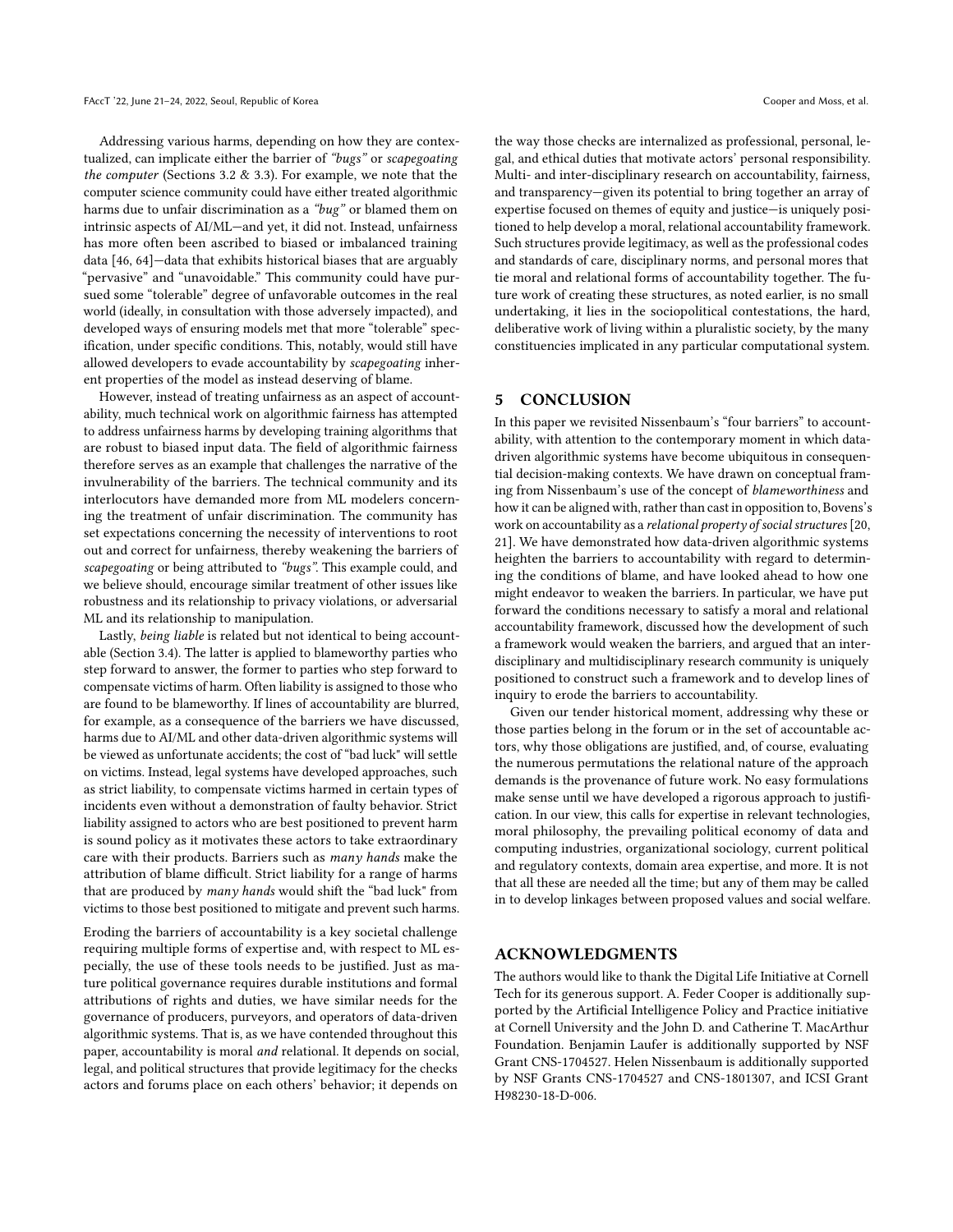#### **REFERENCES**

- <span id="page-10-35"></span>[1] Martín Abadi, Ashish Agarwal, Paul Barham, Eugene Brevdo, Zhifeng Chen, Craig Citro, Greg S. Corrado, Andy Davis, Jeffrey Dean, Matthieu Devin, Sanjay Ghemawat, Ian Goodfellow, Andrew Harp, Geoffrey Irving, Michael Isard, Yangqing Jia, Rafal Jozefowicz, Lukasz Kaiser, Manjunath Kudlur, Josh Levenberg, Dandelion Mané, Rajat Monga, Sherry Moore, Derek Murray, Chris Olah, Mike Schuster, Jonathon Shlens, Benoit Steiner, Ilya Sutskever, Kunal Talwar, Paul Tucker, Vincent Vanhoucke, Vijay Vasudevan, Fernanda Viégas, Oriol Vinyals, Pete Warden, Martin Wattenberg, Martin Wicke, Yuan Yu, and Xiaoqiang Zheng. 2015. TensorFlow: Large-Scale Machine Learning on Heterogeneous Systems.<https://www.tensorflow.org/> Software available from tensorflow.org.
- <span id="page-10-12"></span>[2] Kenneth S. Abraham and Robert L. Rabin. 2019. Automated Vehicles and Manufacturer Responsibility for Accidents: A New Legal Regime for a New Era. Virginia Law Review 105 (2019), 127–171. Issue 127.
- <span id="page-10-23"></span>[3] Philip Adler, Casey Falk, Sorelle A. Friedler, Tionney Nix, Gabriel Rybeck, Carlos Scheidegger, Brandon Smith, and Suresh Venkatasubramanian. 2018. Auditing black-box models for indirect influence. Knowledge and Information Systems 54 (2018), 95–122.
- <span id="page-10-6"></span>[4] Shruti Agarwal, Hany Farid, Yuming Gu, Mingming He, Koki Nagano, and Hao Li. 2019. Protecting World Leaders Against Deep Fakes. In Proceedings of the IEEE Conference on Computer Vision and Pattern Recognition (CVPR) Workshops. IEEE, Long Beach, CA, 8.
- <span id="page-10-3"></span>[5] Ifeoma Ajunwa. 2021. An Auditing Imperative for Automated Hiring. Harv. J.L. & Tech. 34 (2021), 81 pages. Issue 1.
- <span id="page-10-13"></span>[6] American Association for Justice. 2017. Driven to Safety: Robot Cars and the Future of Liability. , 50 pages.
- <span id="page-10-4"></span>[7] Julia Angwin, Jeff Larson, Surya Mattu, and Lauren Kirchner. 2016. Machine bias. ProPublica 23, 2016 (May 2016), 139–159.
- <span id="page-10-41"></span>[8] Jack M. Balkin. 2015. The Path of Robotics Law. California Law Review Circuit 6 (2015), 45–60.
- <span id="page-10-7"></span>[9] Jack M. Balkin. 2018. Free Speech in the Algorithmic Society: Big Data, Private Governance, and New School Speech Regulation. UC Davis Law Review 51, 3 (2018), 1149–1210.
- <span id="page-10-44"></span>[10] Chelsea Barabas, Colin Doyle, JB Rubinovitz, and Karthik Dinakar. 2020. Studying up: reorienting the study of algorithmic fairness around issues of power. In Proceedings of the 2020 Conference on Fairness, Accountability, and Transparency. ACM, New York, NY, USA, 167–176.
- <span id="page-10-18"></span>[11] Catherine Barrett. 2019. Are the EU GDPR and the California CCPA becoming the de facto global standards for data privacy and protection? Scitech Lawyer 15, 3 (2019), 24–29.
- <span id="page-10-1"></span>[12] David Barstow. 1988. Artificial Intelligence and Software Engineering. In Exploring Artificial Intelligence. Elsevier, 641–670.
- <span id="page-10-9"></span>[13] Elena Beretta, Antonio Vetrò, Bruno Lepri, and Juan Carlos De Martin. 2021. Detecting discriminatory risk through data annotation based on Bayesian inferences. In Proceedings of the 2021 ACM Conference on Fairness, Accountability, and Transparency. ACM, New York, NY, USA, 794–804.
- <span id="page-10-24"></span>[14] Umang Bhatt, Javier Antorán, Yunfeng Zhang, Q. Vera Liao, Prasanna Sattigeri, Riccardo Fogliato, Gabrielle Melançon, Ranganath Krishnan, Jason Stanley, Omesh Tickoo, Lama Nachman, Rumi Chunara, Madhulika Srikumar, Adrian Weller, and Alice Xiang. 2021. Uncertainty as a Form of Transparency: Measuring, Communicating, and Using Uncertainty. In Proceedings of the 2021 AAAI/ACM Conference on AI, Ethics, and Society. Association for Computing Machinery, New York, NY, USA, 401–413.
- <span id="page-10-39"></span>[15] Abeba Birhane and Jelle van Dijk. 2020. Robot rights? Let's talk about human welfare instead. In Proceedings of the AAAI/ACM Conference on AI, Ethics, and Society. Association for Computing Machinery, New York, NY, USA, 207–213.
- <span id="page-10-45"></span>[16] Harvard Law Review Editorial Board. 2021. Google LLC v. Oracle America, Inc. <https://harvardlawreview.org/2021/11/google-llc-v-oracle-america-inc/>
- <span id="page-10-38"></span>[17] Alexei Botchkarev. 2019. A New Typology Design of Performance Metrics to Measure Errors in Machine Learning Regression Algorithms. Interdisciplinary Journal of Information, Knowledge, and Management 14 (2019), 045–076.
- <span id="page-10-46"></span>[18] Neil E. Boudette. 2021. Tesla Says Autopilot Makes Its Cars Safer. Crash Victims Say It Kills. [https://www.nytimes.com/2021/07/05/business/tesla-autopilot](https://www.nytimes.com/2021/07/05/business/tesla-autopilot-lawsuits-safety.html)[lawsuits-safety.html](https://www.nytimes.com/2021/07/05/business/tesla-autopilot-lawsuits-safety.html)
- <span id="page-10-29"></span>[19] Xavier Bouthillier, César Laurent, and Pascal Vincent. 2019. Unreproducible Research is Reproducible. In Proceedings of the 36th International Conference on Machine Learning (Proceedings of Machine Learning Research, Vol. 97), Kamalika Chaudhuri and Ruslan Salakhutdinov (Eds.). PMLR, 725–734.
- <span id="page-10-8"></span>[20] Mark Bovens. 2007. Analysing and assessing accountability: A conceptual framework. European LawJjournal 13, 4 (2007), 447–468.
- <span id="page-10-33"></span>[21] Mark Bovens, Thomas Schillemans, and Robert E Goodin. 2014. Public Accountability. The Oxford Handbook of Public Accountability 1, 1 (2014), 1–22.
- <span id="page-10-10"></span>[22] Karen L Boyd. 2021. Datasheets for Datasets help ML Engineers Notice and Understand Ethical Issues in Training Data. Proceedings of the ACM on Human-Computer Interaction 5, CSCW2 (2021), 1–27.
- <span id="page-10-42"></span>[23] Joanna J Bryson, Mihailis E Diamantis, and Thomas D Grant. 2017. Of, for, and by the people: the legal lacuna of synthetic persons. Artificial Intelligence and Law 25, 3 (2017), 273–291.
- <span id="page-10-43"></span>[24] Ryan Calo. 2015. Robotics and the Lessons of Cyberlaw. California Law Review 103, 3 (2015), 513–563.
- <span id="page-10-21"></span>[25] Ryan Calo. 2021. Modeling Through. Duke Law Journal 72 (2021), 28 pages. <https://ssrn.com/abstract=3939211> SSRN Preprint.
- <span id="page-10-2"></span>[26] Michael Carbin. 2019. Overparameterization: A connection between software 1.0 and software 2.0. In 3rd Summit on Advances in Programming Languages (SNAPL 2019). Schloss Dagstuhl-Leibniz-Zentrum fuer Informatik, 13 pages.
- <span id="page-10-22"></span>[27] Danielle K. Citron and Ryan Calo. 2020. The Automated Administrative State: A Crisis of Legitimacy. , 51 pages. [https://scholarship.law.bu.edu/faculty\\_](https://scholarship.law.bu.edu/faculty_scholarship/838) [scholarship/838](https://scholarship.law.bu.edu/faculty_scholarship/838) Working Paper.
- <span id="page-10-5"></span>[28] Danielle Keats Citron and Daniel J. Solove. 2022. Privacy Harms. Boston University Law Review 102 (2022), 62 pages.
- <span id="page-10-20"></span>[29] Ignacio Cofone and Katherine J. Strandburg. 2019. Strategic Games and Algorithmic Secrecy. McGill Law Journal 623 (2019), 41 pages.
- <span id="page-10-34"></span>[30] A. Feder Cooper and Ellen Abrams. 2021. Emergent Unfairness in Algorithmic Fairness-Accuracy Trade-Off Research. In Proceedings of the 2021 AAAI/ACM Conference on AI, Ethics, and Society. Association for Computing Machinery, New York, NY, USA, 46–54.
- <span id="page-10-14"></span>[31] A. Feder Cooper and Karen Levy. 2022. Fast or Accurate? Governing Conflicting Goals in Highly Autonomous Vehicles. Colorado Technology Law Journal 20 (2022).
- <span id="page-10-40"></span>[32] A. Feder Cooper, Karen Levy, and Christopher De Sa. 2021. Accuracy-Efficiency Trade-Offs and Accountability in Distributed ML Systems. In Equity and Access in Algorithms, Mechanisms, and Optimization. Association for Computing Machinery, New York, NY, USA, Article 4, 11 pages.
- <span id="page-10-27"></span>[33] A. Feder Cooper, Yucheng Lu, Jessica Zosa Forde, and Christopher De Sa. 2021. Hyperparameter Optimization Is Deceiving Us, and How to Stop It. In Advances in Neural Information Processing Systems, Vol. 34. Curran Associates, Inc., Red Hook, NY, USA, 43 pages.
- <span id="page-10-16"></span>[34] Kate Crawford and Jason Schultz. 2014. Big Data and Due Process: Toward a Framework to Redress Predictive Privacy Harms. B.C. Law Review 55 (2014), 93–128. Issue 93.
- <span id="page-10-17"></span>[35] Fernando Delgado, Solon Barocas, and Karen Levy. 2022. An Uncommon Task: Participatory Design in Legal AI. Proceedings of the ACM on Human-Computer Interaction 6, CSCW1, Article 51 (apr 2022), 23 pages. [https://doi.org/10.1145/](https://doi.org/10.1145/3512898) [3512898](https://doi.org/10.1145/3512898)
- <span id="page-10-36"></span>[36] Jacob Devlin, Ming-Wei Chang, Kenton Lee, and Kristina Toutanova. 2019. BERT: Pre-training of Deep Bidirectional Transformers for Language Understanding. In Proceedings of the 2019 Conference of the North American Chapter of the Association for Computational Linguistics: Human Language Technologies, Volume 1 (Long and Short Papers). Association for Computational Linguistics, Minneapolis, Minnesota, 4171–4186.
- <span id="page-10-11"></span>[37] Nicholas Diakopoulos. 2020. Accountability, Transparency, and Algorithms. The Oxford Handbook of Ethics of AI 17, 4 (2020), 197.
- <span id="page-10-25"></span>[38] Finale Doshi-Velez and Been Kim. 2018. Considerations for Evaluation and Generalization in Interpretable Machine Learning. In Explainable and Interpretable Models in Computer Vision and Machine Learning, Hugo Jair Escalante, Sergio Escalera, Isabelle Guyon, Xavier Baró, Yağmur Güçlütürk, Umut Güçlü, and Marcel van Gerven (Eds.). Springer International Publishing, 3–17.
- <span id="page-10-15"></span>[39] Madeleine Clare Elish. 2019. Moral Crumple Zones: Cautionary Tales in Human-Robot Interaction. Engaging Science, Technology, and Society (2019), 29 pages.
- <span id="page-10-0"></span>[40] European Parliament Committee on Legal Affairs. 2017. Report with Recommendations to the Commission on Civil Law Rules on Robotics.
- <span id="page-10-19"></span>[41] Federal Trade Commission. 2014. A Call For Transparency and Accountability: A Report of the Federal Trade Commission. , 110 pages.
- <span id="page-10-32"></span>[42] Joel Feinberg. 1968. Collective Responsibility, In Sixty-Fifth Annual Meeting of the American Philosophical Association Eastern Division. The Journal of Philosophy 65, 21, 674–688.
- <span id="page-10-30"></span>[43] Joel Feinberg. 1970. Doing & Deserving: Essays in the Theory of Responsibility. Princeton University Press, Princeton, NJ, USA.
- <span id="page-10-31"></span>[44] Joel Feinberg. 1985. Sua Culpa. In Ethical Issues in the Use of Computers. Princeton University Press, Princeton, NJ, USA, 102–120.
- <span id="page-10-37"></span>[45] Michael Feldman, Sorelle A. Friedler, John Moeller, Carlos Scheidegger, and Suresh Venkatasubramanian. 2015. Certifying and Removing Disparate Impact. In Proceedings of the 21th ACM SIGKDD International Conference on Knowledge Discovery and Data Mining (Sydney, NSW, Australia) (KDD<sup>'</sup>15). Association for Computing Machinery, New York, NY, USA, 259–268.
- <span id="page-10-47"></span>[46] Benjamin Fish, Jeremy Kun, and Ádám Dániel Lelkes. 2016. A Confidence-Based Approach for Balancing Fairness and Accuracy. Preprint.
- <span id="page-10-28"></span>[47] Jessica Zosa Forde, A. Feder Cooper, Kweku Kwegyir-Aggrey, Chris De Sa, and Michael L. Littman. 2021. Model Selection's Disparate Impact in Real-World Deep Learning Applications.<https://arxiv.org/abs/2104.00606>
- <span id="page-10-26"></span>[48] Alex A. Freitas. 2014. Comprehensible Classification Models: A Position Paper. SIGKDD Explor. Newsl. 15, 1 (March 2014), 1–10.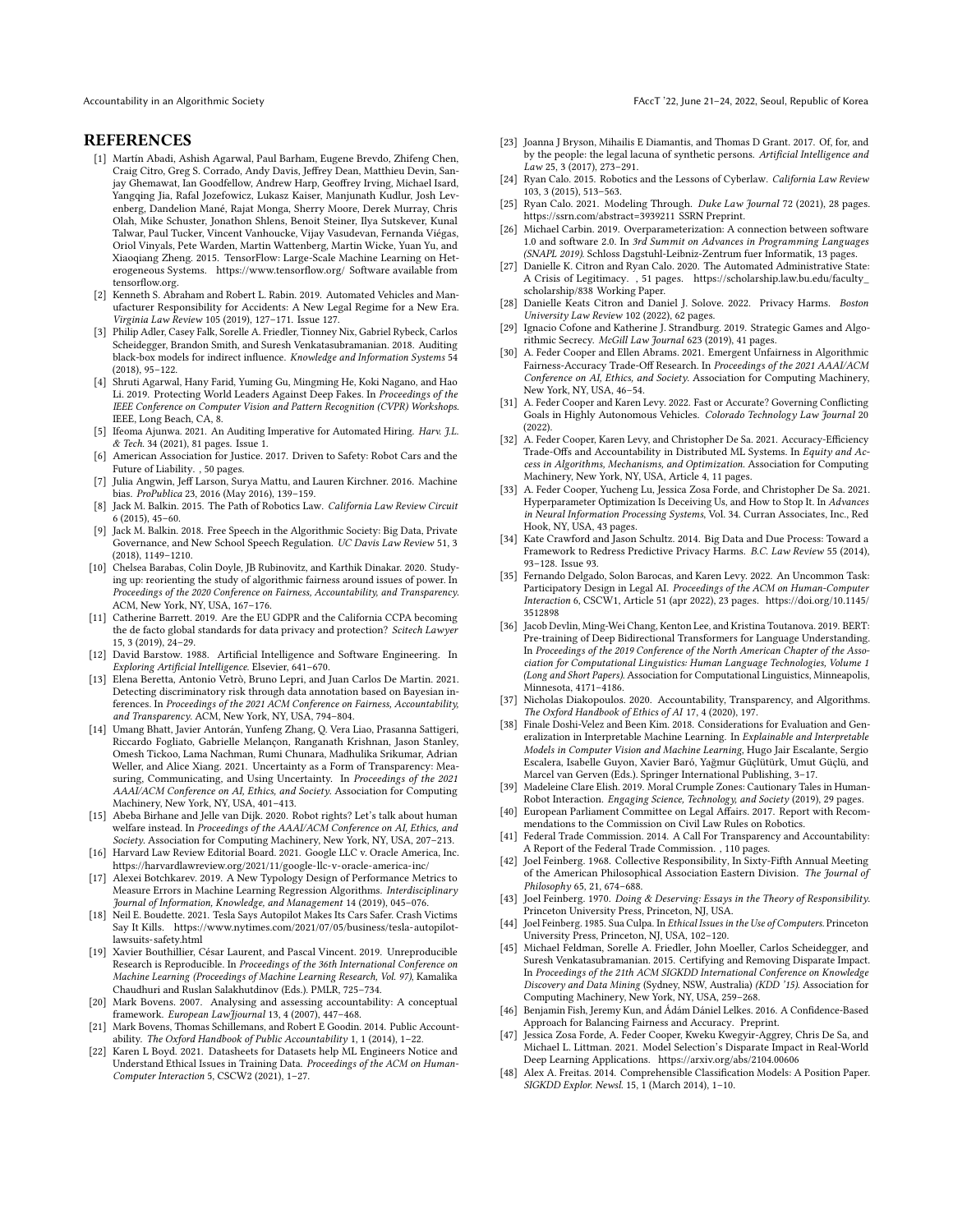FAccT '22, June 21-24, 2022, Seoul, Republic of Korea Cooper and Moss, et al.

- <span id="page-11-38"></span>[49] Batya Friedman and Helen Nissenbaum. 1996. Bias in Computer Systems. ACM Trans. Inf. Syst. 14, 3 (July 1996), 330–347.
- <span id="page-11-45"></span>[50] Jeanne C Fromer. 2019. Machines as the new Oompa-Loompas: trade secrecy, the cloud, machine learning, and automation. NYU L. Rev. 94 (2019), 706.
- <span id="page-11-34"></span>[51] Harold Garfinkel. 1984. Studies in Ethnomethodology. Polity Press, Cambridge, UK.
- <span id="page-11-11"></span>[52] Timnit Gebru, Jamie Morgenstern, Briana Vecchione, Jennifer Wortman Vaughan, Hanna Wallach, Hal Daumé Iii, and Kate Crawford. 2021. Datasheets for datasets. Commun. ACM 64, 12 (2021), 86–92.
- <span id="page-11-32"></span>[53] Ian J. Goodfellow, Jonathon Shlens, and Christian Szegedy. 2015. Explaining and Harnessing Adversarial Examples. In ICLR (Poster). 11 pages.
- <span id="page-11-20"></span>[54] Ronan Hamon, Henrik Junklewitz, Gianclaudio Malgieri, Paul De Hert, Laurent Beslay, and Ignacio Sanchez. 2021. Impossible Explanations? Beyond explainable AI in the GDPR from a COVID-19 use case scenario. In Proceedings of the 2021 ACM Conference on Fairness, Accountability, and Transparency. ACM, New York, NY, USA, 549–559.
- <span id="page-11-41"></span>[55] Moritz Hardt, Eric Price, Eric Price, and Nati Srebro. 2016. Equality of Opportunity in Supervised Learning. In Advances in Neural Information Processing Systems, D. Lee, M. Sugiyama, U. Luxburg, I. Guyon, and R. Garnett (Eds.), Vol. 29. Curran Associates, Inc., Red Hook, NY, USA.
- <span id="page-11-42"></span>[56] Trevor Hastie, Robert Tibshirani, and Jerome Friedman. 2009. The Elements of Statistical Learning: Data Mining, Inference and Prediction (2 ed.). Springer, USA.
- <span id="page-11-17"></span>[57] Deborah Hellman. 2021. Big Data and Compounding Injustice. , 18 pages. Forthcoming, SSRN preprint.
- <span id="page-11-43"></span>[58] Kenneth Einar Himma. 2009. Artificial agency, consciousness, and the criteria for moral agency: What properties must an artificial agent have to be a moral agent? Ethics and Information Technology 11, 1 (2009), 19–29.
- <span id="page-11-28"></span>[59] Wei Hu, Zhiyuan Li, and Dingli Yu. 2020. Understanding Generalization of Deep Neural Networks Trained with Noisy Labels. In ICLR. 13 pages.
- <span id="page-11-12"></span>[60] Ben Hutchinson, Andrew Smart, Alex Hanna, Emily Denton, Christina Greer, Oddur Kjartansson, Parker Barnes, and Margaret Mitchell. 2021. Towards accountability for machine learning datasets: Practices from software engineering and infrastructure. In Proceedings of the 2021 ACM Conference on Fairness, Accountability, and Transparency. ACM, New York, NY, USA, 560–575.
- <span id="page-11-1"></span>[61] Matthias Jarke. 1998. Requirements Tracing. Commun. ACM 41, 12 (Dec. 1998), 32–36.
- <span id="page-11-2"></span>[62] Muhammad Atif Javed and Uwe Zdun. 2014. A systematic literature review of traceability approaches between software architecture and source code. In Proceedings of the 18th International Conference on Evaluation and Assessment in Software Engineering - EASE '14. ACM Press, London, England, United Kingdom,  $1-10.$
- <span id="page-11-33"></span>[63] Severin Kacianka and Alexander Pretschner. 2021. Designing Accountable Systems. In Proceedings of the 2021 ACM Conference on Fairness, Accountability, and Transparency (Virtual Event, Canada) (FAccT '21). Association for Computing Machinery, New York, NY, USA, 424–437.
- <span id="page-11-48"></span>[64] Nathan Kallus and Angela Zhou. 2018. Residual Unfairness in Fair Machine Learning from Prejudiced Data. arXiv[:1806.02887](https://arxiv.org/abs/1806.02887)
- <span id="page-11-19"></span>[65] Margot E. Kaminski. 2019. Binary Governance: Lessons from the GDPR's Approach to Algorithmic Accountability. S. Cal. L. Rev. 92 (2019), 89 pages. Issue 1529.
- <span id="page-11-21"></span>[66] Sunny Seon Kang. 2020. Algorithmic accountability in public administration: The GDPR paradox. In Proceedings of the 2020 Conference on Fairness, Accountability, and Transparency. ACM, New York, NY, USA, 32–32.
- <span id="page-11-25"></span>[67] Been Kim and Finale Doshi-Velez. 2021. Machine Learning Techniques for Accountability. AI Magazine 42, 1 (April 2021), 47–52.
- <span id="page-11-8"></span>[68] Alexandra Kleeman. 2016. Cooking with Chef Watson, I.B.M.'s Artificial-Intelligence App. The New Yorker (20 Nov. 2016).
- <span id="page-11-6"></span>[69] Jon Kleinberg, Himabindu Lakkaraju, Jure Leskovec, Jens Ludwig, and Sendhil Mullainathan. 2018. Human Decisions and Machine Predictions. The Quarterly Journal of Economics 133, 1 (2018), 237–293.
- <span id="page-11-30"></span>[70] Pang Wei Koh, Shiori Sagawa, Henrik Marklund, Sang Michael Xie, Marvin Zhang, Akshay Balsubramani, Weihua Hu, Michihiro Yasunaga, Richard Lanas Phillips, Irena Gao, Tony Lee, Etienne David, Ian Stavness, Wei Guo, Berton Earnshaw, Imran Haque, Sara M Beery, Jure Leskovec, Anshul Kundaje, Emma Pierson, Sergey Levine, Chelsea Finn, and Percy Liang. 2021. WILDS: A Benchmark of in-the-Wild Distribution Shifts. In Proceedings of the 38th International Conference on Machine Learning (Proceedings of Machine Learning Research, Vol. 139), Marina Meila and Tong Zhang (Eds.). PMLR, 5637–5664.
- <span id="page-11-10"></span>[71] Nitin Kohli, Renata Barreto, and Joshua A Kroll. 2018. Translation tutorial: A shared lexicon for research and practice in human-centered software systems. In 1st Conference on Fairness, Accountability, and Transparency, Vol. 7. ACM, New York, NY, USA, 7. Tutorial.
- <span id="page-11-46"></span>[72] Jeff Kosseff. 2022. A User's Guide to Section 230, and a Legislator's Guide to Amending It (or Not). Berkeley Technology Law Journal 37 (2022), 40 pages. Issue 2.
- <span id="page-11-9"></span>[73] Sarah Kreps, R. Miles McCain, and Miles Brundage. 2020. All the News That's Fit to Fabricate: AI-Generated Text as a Tool of Media Misinformation. Journal of Experimental Political Science (2020), 1–14.
- <span id="page-11-26"></span>[74] Joshua A. Kroll. 2021. Outlining Traceability: A Principle for Operationalizing Accountability in Computing Systems. In Proceedings of the 2021 ACM Conference on Fairness, Accountability, and Transparency (Virtual Event, Canada) (FAccT '21). Association for Computing Machinery, New York, NY, USA, 758–771.
- <span id="page-11-4"></span>[75] Joshua A. Kroll, Joanna Huey, Solon Barocas, Edward W. Felten, Joel R. Reidenberg, David G. Robinson, and Harlan Yu. 2017. Accountable Algorithms. University of Pennsylvania Law Review 165 (2017), 633–705. Issue 633.
- <span id="page-11-23"></span>[76] Sarah Lambdan. 2019. When Westlaw Fuels ICE Surveillance: Legal Ethics in the Era of Big Data Policing. N.Y.U. Review of Law and Social Change 43 (2019), 255–293. Issue 2.
- <span id="page-11-24"></span>[77] David Lehr and Paul Ohm. 2017. Playing with the Data: What Legal Scholars Should Learn About Machine Learning. U.C. Davis Law Review 51 (2017), 653– 717.
- <span id="page-11-44"></span>[78] Mark A. Lemley and Bryan Casey. 2019. Remedies for Robots. The University of Chicago Law Review 86, 5 (2019), 1311–1396.
- <span id="page-11-47"></span>[79] Karen EC Levy. 2014. Intimate Surveillance. Idaho L. Rev. 51 (2014), 679.
- <span id="page-11-22"></span>[80] Karen EC Levy and David Merritt Johns. 2016. When open data is a Trojan Horse: The weaponization of transparency in science and governance. Big Data & Society 3, 1 (2016), 6 pages.
- <span id="page-11-39"></span>[81] Charles Lovering, Rohan Jha, Tal Linzen, and Ellie Pavlick. 2021. Predicting Inductive Biases of Pre-Trained Models. In International Conference on Learning Representations.
- <span id="page-11-37"></span>[82] Donald MacKenzie. 2001. Mechanizing Proof: Computing, Risk, and Trust. MIT Press, Cambridge, MA, USA.
- <span id="page-11-36"></span>[83] Peter Mattson, Vijay Janapa Reddi, Christine Cheng, Cody Coleman, Greg Diamos, David Kanter, Paulius Micikevicius, David Patterson, Guenther Schmuelling, Hanlin Tang, Gu-Yeon Wei, and Carole-Jean Wu. 2020. MLPerf: An Industry Standard Benchmark Suite for Machine Learning Performance. IEEE Micro 40, 2 (2020), 8–16.<https://doi.org/10.1109/MM.2020.2974843>
- <span id="page-11-13"></span>[84] Angelina McMillan-Major, Salomey Osei, Juan Diego Rodriguez, Pawan Sasanka Ammanamanchi, Sebastian Gehrmann, and Yacine Jernite. 2021. Reusable Templates and Guides For Documenting Datasets and Models for Natural Language Processing and Generation: A Case Study of the HuggingFace and GEM Data and Model Cards. ArXiv preprint.
- <span id="page-11-27"></span>[85] Alexander Meinke and Matthias Hein. 2019. Towards neural networks that provably know when they don't know. ArXiv preprint.
- <span id="page-11-35"></span>[86] Jacob Metcalf, Emanuel Moss, Ranjit Singh, Emnet Tafese, and Elizabeth Anne Watkins. 2022. A relationship and not a thing: A relational approach to algorithmic accountability and assessment documentation. [https://doi.org/10.48550/](https://doi.org/10.48550/ARXIV.2203.01455) [ARXIV.2203.01455](https://doi.org/10.48550/ARXIV.2203.01455)
- <span id="page-11-15"></span>[87] Jacob Metcalf, Emanuel Moss, Elizabeth Anne Watkins, Ranjit Singh, and Madeleine Clare Elish. 2021. Algorithmic impact assessments and accountability: The co-construction of impacts. In Proceedings of the 2021 ACM Conference on Fairness, Accountability, and Transparency. ACM, New York, NY, USA, 735–746.
- <span id="page-11-14"></span>[88] Margaret Mitchell, Simone Wu, Andrew Zaldivar, Parker Barnes, Lucy Vasserman, Ben Hutchinson, Elena Spitzer, Inioluwa Deborah Raji, and Timnit Gebru. 2019. Model Cards for Model Reporting. In Proceedings of the Conference on Fairness, Accountability, and Transparency. ACM, New York, NY, USA, 220–229.
- <span id="page-11-7"></span>[89] Pegah Moradi and Karen Levy. 2020. The Future of Work in the Age of AI: Displacement or Risk-Shifting? Oxford Handbook of Ethics of AI (2020), 271–287.
- <span id="page-11-16"></span>[90] Emanuel Moss, Elizabeth Anne Watkins, Ranjit Singh, Madeleine Clare Elish, and Jacob Metcalf. 2021. Assembling Accountability: Algorithmic Impact Assessment for the Public Interest. SSRN preprint.
- <span id="page-11-3"></span>[91] D.K. Mulligan and K.A. Bamberger. 2018. Saving governance-by-design. California Law Review 106 (June 2018), 697–784.
- <span id="page-11-5"></span>[92] Deirdre K. Mulligan and Kenneth A. Bamberger. 2019. Procurement As Policy: Administrative Process for Machine Learning. Berkeley Technology Law Journal 34 (4 Oct. 2019), 771–858.
- <span id="page-11-40"></span>[93] Moin Nadeem, Anna Bethke, and Siva Reddy. 2021. StereoSet: Measuring stereotypical bias in pretrained language models. In Proceedings of the 59th Annual Meeting of the Association for Computational Linguistics and the 11th International Joint Conference on Natural Language Processing (Volume 1: Long Papers). Association for Computational Linguistics, Online, 5356–5371.
- <span id="page-11-29"></span>[94] Behnam Neyshabur, Srinadh Bhojanapalli, David Mcallester, and Nati Srebro. 2017. Exploring Generalization in Deep Learning. In Advances in Neural Information Processing Systems, I. Guyon, U. V. Luxburg, S. Bengio, H. Wallach, R. Fergus, S. Vishwanathan, and R. Garnett (Eds.), Vol. 30. Curran Associates, Inc., Red Hook, NY, USA.
- <span id="page-11-0"></span>[95] Helen Nissenbaum. 1996. Accountability in a computerized society. Science and engineering ethics 2, 1 (1996), 25–42.
- <span id="page-11-18"></span>[96] Ngozi Okidebe. 2022. Discredited Data. Forthcoming, Cornell Law Review, Vol. 107, shared privately with the authors.
- <span id="page-11-31"></span>[97] Yaniv Ovadia, Emily Fertig, Jie Ren, Zachary Nado, D. Sculley, Sebastian Nowozin, Joshua V. Dillon, Balaji Lakshminarayanan, and Jasper Snoek. 2019. Can You Trust Your Model's Uncertainty? Evaluating Predictive Uncertainty under Dataset Shift. In Proceedings of the 33rd International Conference on Neural Information Processing Systems. Curran Associates Inc., Red Hook, NY, USA, Article 1254, 12 pages.